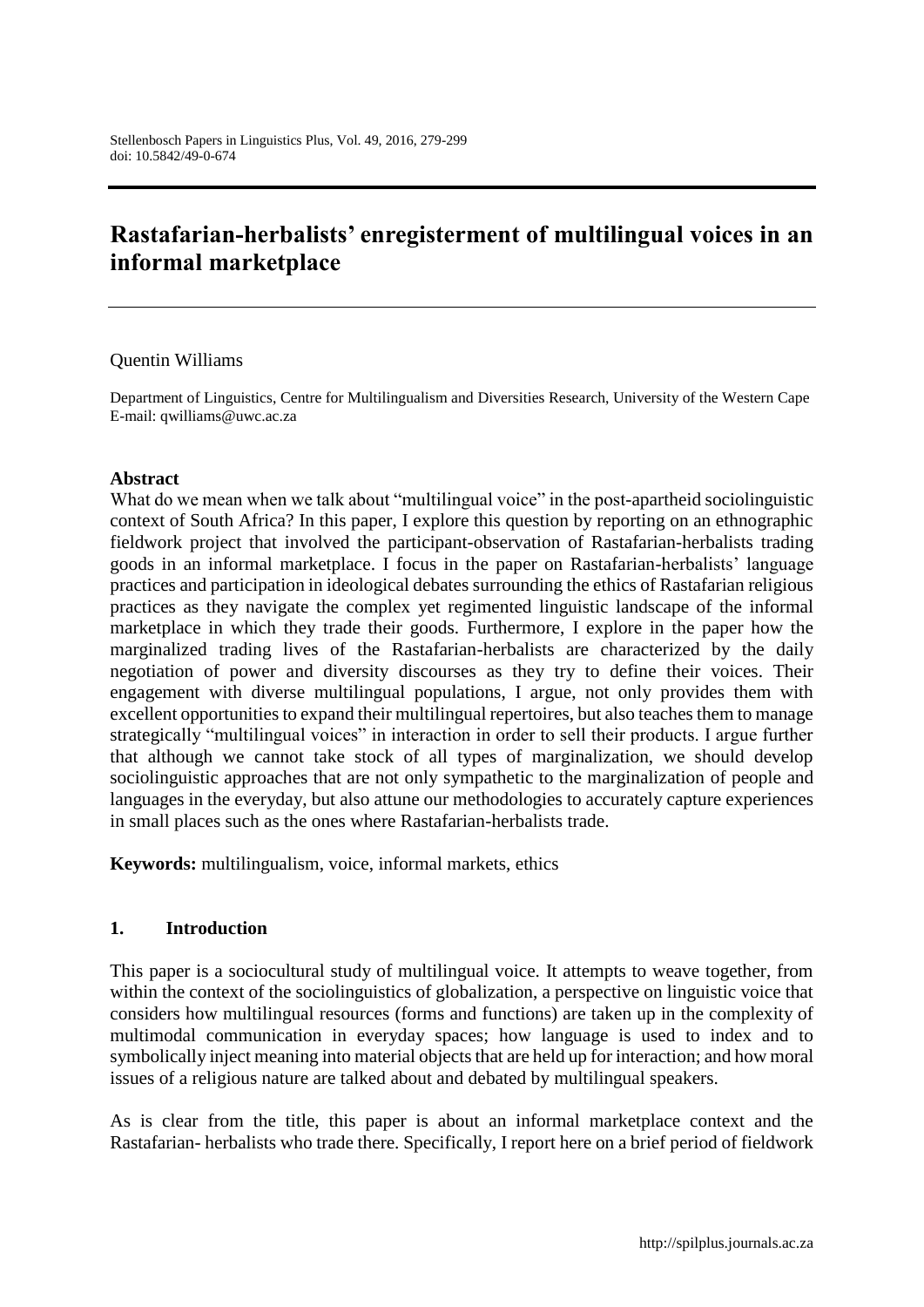I conducted with Rastafarian-herbalists (for lack of a better hyphenated description) $1$  in an attempt to understand how these multilingual speakers make meaning, draw on language, and talk about their Rastafarian identity in an informal marketplace defined by diversity. I was particularly interested in demonstrating how Rastafarian-herbalists use local language varieties such as Kaaps (a variety of Afrikaans) and isiXhosa to "call out" (Bauman 2001) and sell their herbal products as they as enregister discourses of Rastafarianism and assume the identity/identities of herb sellers. I was also interested in how these herb sellers enregister transnational language varieties, such as Jamaican Patois, mixed in with English and Kaaps to debate and prognosticate to each other of the local contingencies that define Rastafarian moral principles in the everyday, parallel to how they manage the flow of people and languages in the small spaces where they enact multimodal communication as they attempt to successfully sell their herbs.

This paper is inspired by ethnographic fieldwork studies on language in markets and aims to develop such literature by spotlighting the local permutations of multimodal communication by multilingual speakers. It illustrates how they encounter each other and make meaning in small, local spaces, not only through the use of mobile linguistic resources such as language varieties and registers but also through physical indexicalities such as gestures, body positioning and other non-verbal modes in communication (see for example Bauman 2001, 2004; French 2001; Farfan 2003; Kapchan 1996; Lindenfeld 1978; and more recently Pennycook and Otsuji 2015).

In what follows, I contextualize the paper within the context and scholarship of sociolinguistics of globalization studies to suggest the idea that the small spaces in which Rastafarian-herbalists practice their selling of herbs and do multilingual and multimodal communication are not only defined by the processes of globalization but also by the local moorings of multilingual mobility (through the movement of people and objects), senses of place and the local indexing of space. To analyze the multilingual practices of the Rastafarian-herbalists, I apply the notion of 'enregisterment' in order to demonstrate how particular cultural stereotypes of voice and cultural models of personae are held up as important resources for the successful enactment of multilingual and multimodal communication. To such an end, the notion of 'enregisterment' anchors the paper conceptually and frames the data analyses.

The data analyzed in this paper illustrate that the enregisterment of Rastafarian-herbalists' multilingual voices involves a sensitivity to mobility, space and bodies: all resources in the mediation of multimodal communication and the conveying of a multilingual simpatico to their customers, but also resources to put on display their own voices, whether it is through multilingual calls (see Haviland 2009, 2011), making sense of the cultural links between multilingual forms and multilingual practices, or engaging in heated debates of moral issues pertaining to the practice of Rastafarian religion. Thus, I illustrate the former and latter through two sets of data: (1) multilingual interactions with a Rastafarian-herbalist, and (2) a turbulent multilingual moment that sees the reassertion of Rastafarian moral principles through a

 $\overline{a}$ 

<sup>&</sup>lt;sup>1</sup> Throughout the paper, the reader will encounter this use. The reasons are as follows: when I first introduced myself to my research participants, they looked outwardly like Rastafarians, as they wore dreadlocks, clothed themselves in the Ethiopian flag, greeted and gestured to each other according to Rastafarian practice and religious code, and called themselves "Rastafarians". No aspect of this description has changed. But at the same time they referred to themselves as "herbalists", hence the hyphen, and very often they called themselves "herbal doctors" and "herbal specialists" because they assumed that the sale of herbs does not only involve describing what the herb is, but also informing the customer how, how often and for how long to use it.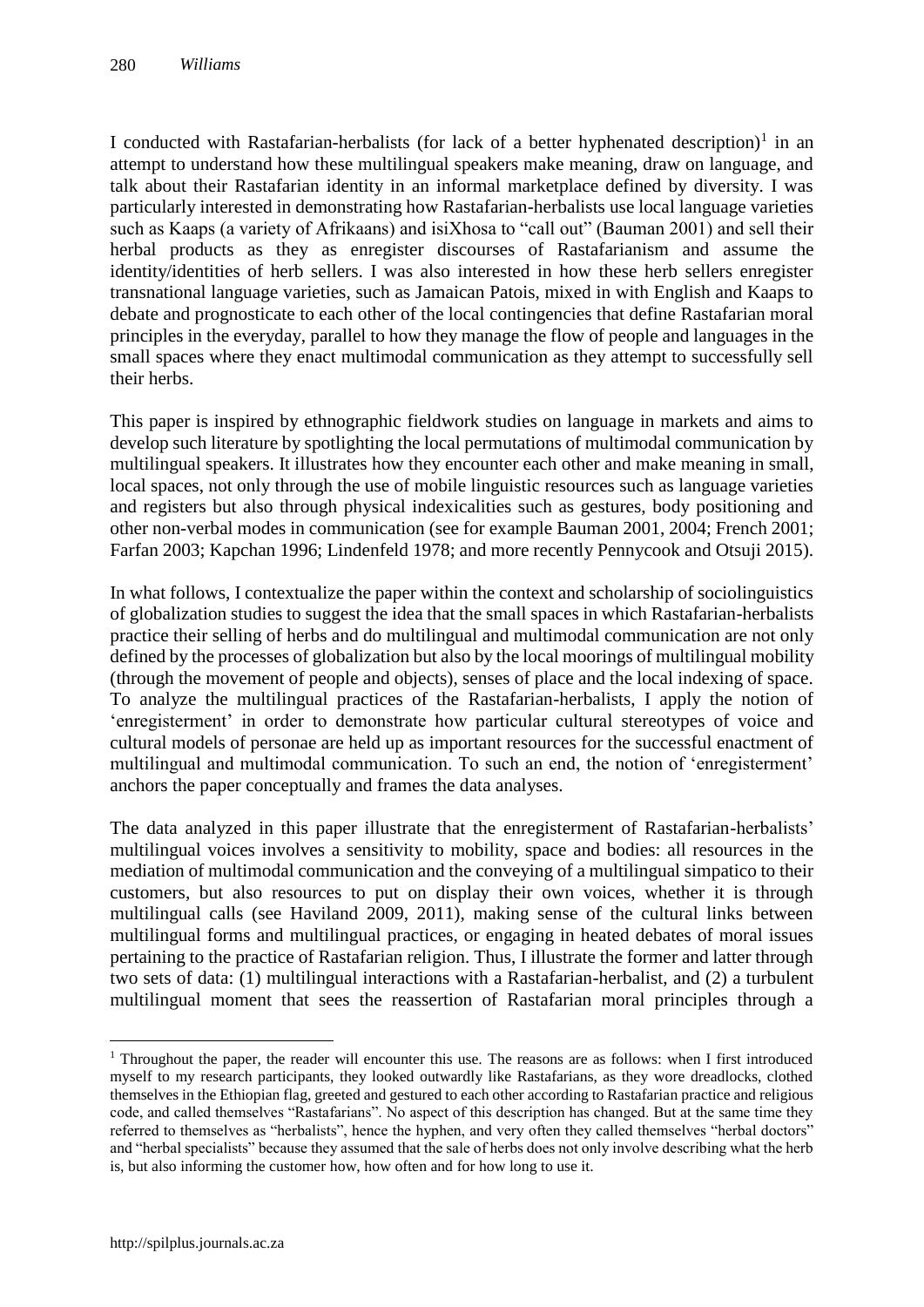transnational language variety and a local language variety. Both examples point to the importance of multilingualism as a significant resource for multimodal communication in small spaces, and, specifically for the Rastafarian-herbalist, the sale of a herbal product. I conclude the paper with a discussion of the importance of multilingual voice for multilingual identity in an increasingly globalized world where small spaces for multilingualism matter as much as big, expanding and densely-networked spaces.

# **2. Multilingualism in a globalized world**

The study of multilingualism in a globalized world presents new opportunities to theorize how linguistic voice is shaped in the processes of globalization (localization, delocalization, decontextualization and recontextualization). Globalization has certainly thrown new light on the manner in which multilingualism takes place in various localities across the world, because it constitutes "both a social mode that we need to keep probing and… a focus for some new ways of understanding language in society" (Coupland 2010:2). As Blommaert (2003:608) argues, in the processes of globalization "what is globalized is not an abstract language, but specific speech forms, genres, and forms of literacy practices".

In times of globalization, the conditions for a qualitative change in the practice and performance of multilingualism are often likely to arise. In transformative societies such as South Africa, to do multilingual communication is to recognize that language contact more than ever also involves contact with styles, registers and repertoires of speech practices that have been honed in cross-cultural situations and spaces. The social life of multilingualism is important for individuals and groups, particularly in the use of multilingual repertoires as tied to voice. The dictates of social life, particularly in times of globalization, have meant that new conditions have arisen for the "maintenance and development of various kinds of multilingualism" (Heller 2007), and this has meant that we have moved into a new global definition of multilingualism as a phenomenon of "…sets of languages, rather than single languages, [that] now perform the essential functions of communication, cognition and identity for individuals and the global community" (Aronin and Singleton 2008:4; see also Blommaert, Collins and Slembrouck 2005; Gardner and Martin-Jones 2012).

It is because of the linguistic opportunities presented by globalization that multilingual speakers see their language and speech practices as uniquely linked to their pursuits of global and local life trajectories and the bringing together of communication systems that comprise diverse linguistic and semiotic resources. Multilingual communication is thus a part of the world of flows, to invoke Appadurai (1996), and the way it is organized in globalization allows us to view how the distribution of linguistic resources is coupled to the scaling of small multilingual spaces (Aronin and Singleton 2008:7).

Thus, the rapid changes we observe in globalized societies today have had significant implications for the way in which groups and individuals do multilingual communication. Often we fail to document how speakers use multiple languages to define their lived experiences and their social spaces. For many multilingual speakers, linguistic choices not only determine their mobility but also what benefits they may reap from the array of interactional settings around them (Weber and Horner 2011).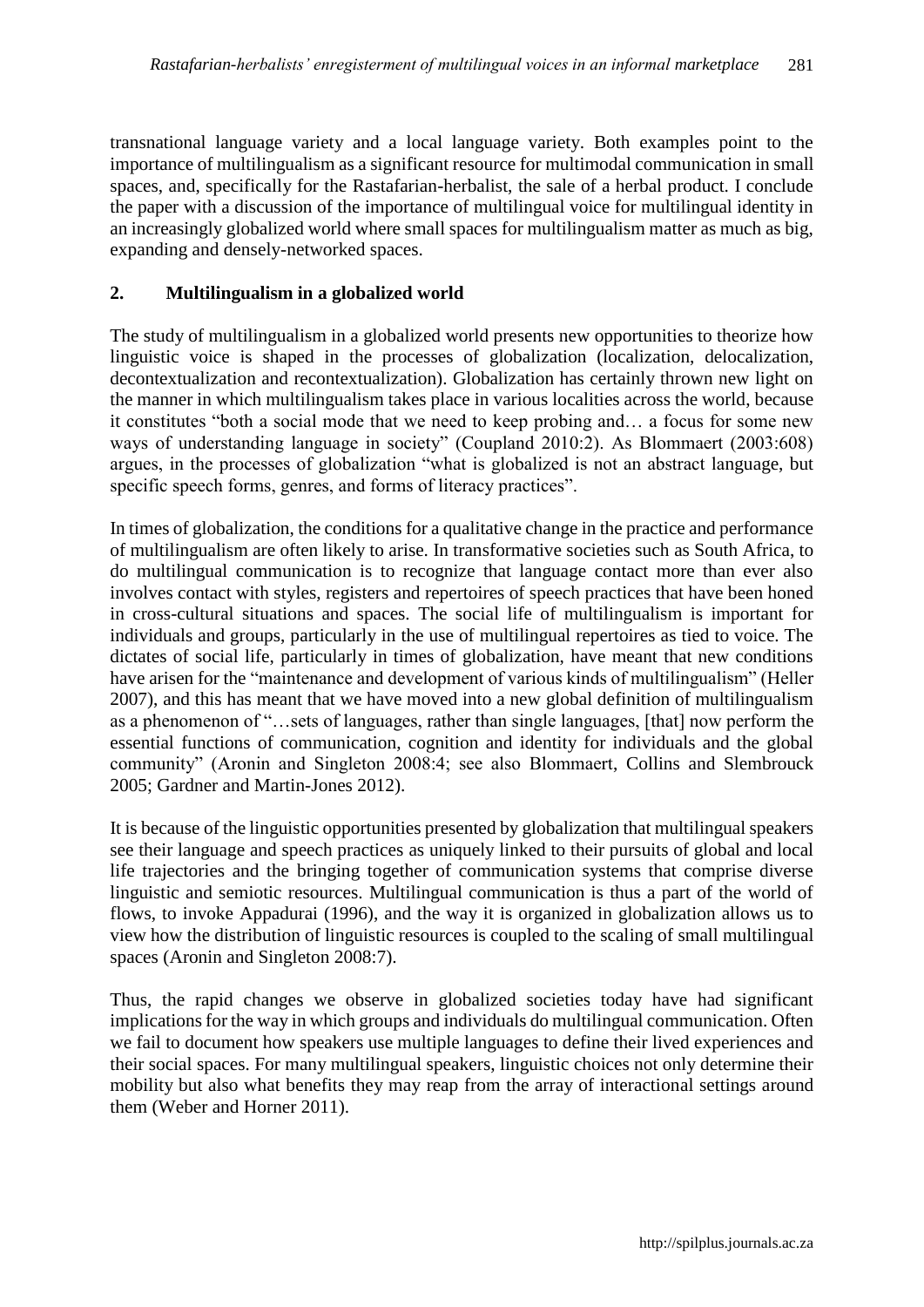But in a transformative society such as present-day South Africa, what does it mean to engage as multilingual speakers in multilingual communication in small spaces? How are linguistic and non-linguistic resources performed and practiced in such spaces? And how is multilingualism linked and enregistered to linguistic voice?

# **3. Enregisterment of multilingual voice**

Multilingual voice as tied to the practice of multilingual forms and functions is important to the everyday communication practices of multilingual speakers. Multilingual speakers draw from their repertoires to make linguistic associations and, as a result, enregister to personae, personalities, cultural lifestyles, space and place. To enregister is to recognize and be engaged in a process where a certain register, a linguistic repertoire (Agha 1999:216) that is linked to cultural and social practice in interactions, performances and practices, is given social value in social contexts.

Agha (2007) characterises enregisterment as a process whereby linguistic forms come to indexically represent particular social values as the result of the circulation and uptake of linguistic forms across various modalities and media. A number of recent studies have used enregisterment as an analytical concept to understand the practice of language and multilingualism in performance (see Roth-Gordon 2009); the processes involved in determining whether one dialect or variety as a register is accorded higher status than others through metapragmatic activities (Dong 2011); how language varieties index politics and citizenship (Newell 2009); and the enregisterment of identity in multilingual settings (Goebel 2011). All of these studies implicitly or explicitly demonstrate how linguistic voice is put forward through cross-cultural and cross-racial interactions.

In this paper, as I will demonstrate below, the notion of 'enregisterment' is a useful analytical tool to the extent that it offers us insights into how interactions between multilingual speakers in small spaces on different social and cultural occasions are focused on meaning-making, the presentation of voice, and the performance of personae.

# **4. Ethnographic fieldwork and analysing multilingual voices in small spaces**

The project I report on in this paper is based on short ethnographic fieldwork (following Blommaert and Dong 2010) which lasted approximately three months. Ethnographic fieldwork was found to be a useful approach because it allows the researcher to make sense of the global forces emerging and interrupting longstanding social and traditional routines in small multilingual spaces.

Ethnography is a form of knowledge and a way of gathering knowledge; an ontology and a methodology (Geertz 1975). As an ontology it leads us to expect that the world is made up of practices and semiotics. And as a methodology in its incipiency, ethnography is typically but not exclusively seen as involving the collection of a variety of information by means of what are commonly referred to as "field techniques", such as note-taking, audio-visual-recording, interviews, and observations, as well as participant-observation of random and mundane social and cultural activities (Gupta and Ferguson 1997; and cf. Malinowski (1922/1961) who spent two years conducting fieldwork in the Trobriand Islands). What the ethnographer does is offer the reader "thick description" of a world probably unknown to her or him (Geertz 1975:6).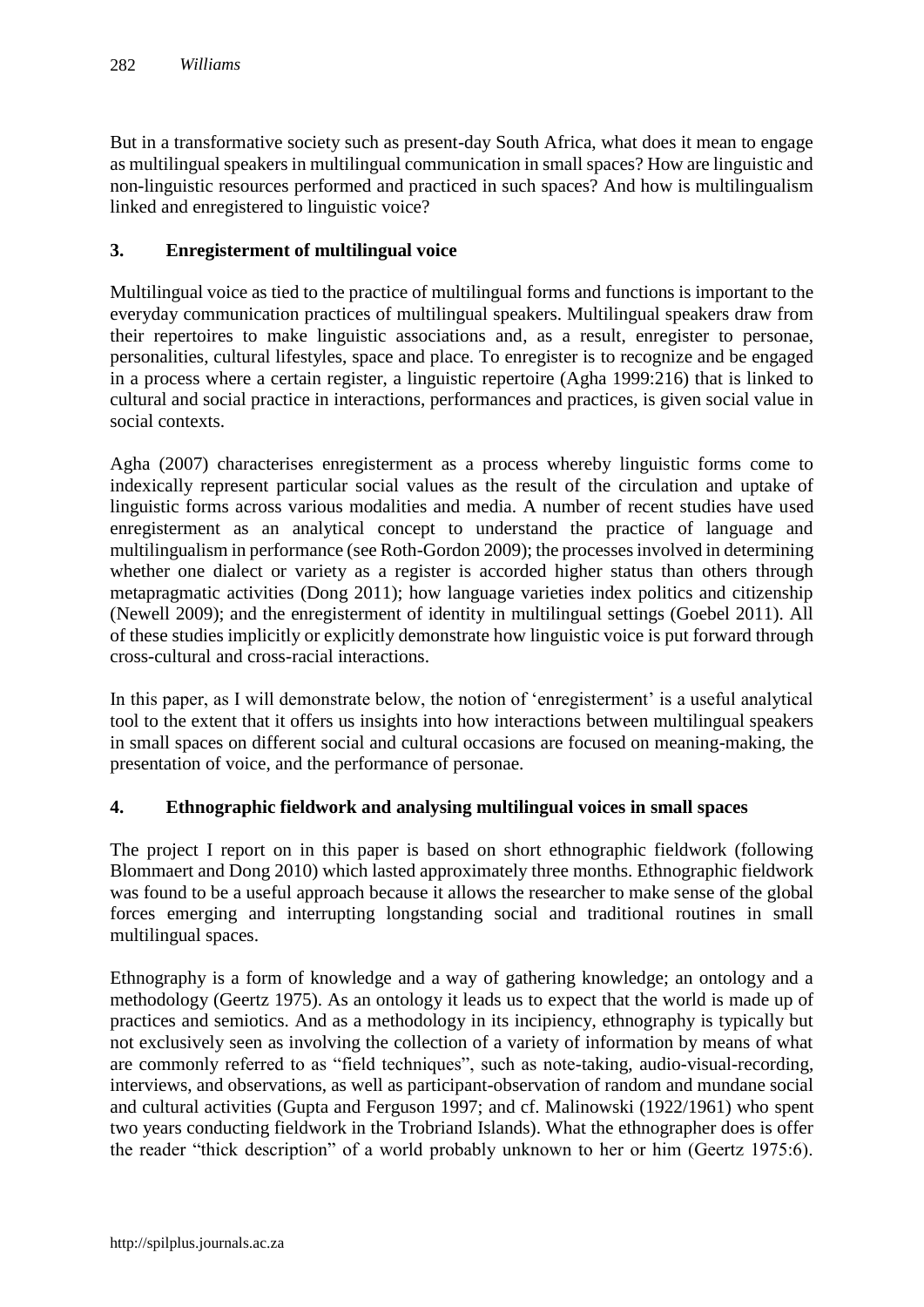Thrust into the fray of others' cultural and traditional assortment, the ethnographer gradually consolidates but never faithfully synchronizes what he/she and the other share (Fabian 1983).

In a multilingual world shaped and reshaped by the processes of globalization, ethnographic fieldwork helps us to document social and linguistic contact phenomena on the move. Ethnographic fieldwork also allows for the collection of multilingual data, in the case of this paper, that provide fascinating insights into the practice and performance of multilingual practices that are said not only to be local, but also global. Thus, in order to understand and document how multilingual speakers, particularly Rastafarian-herbalists, enregister their multilingual voice, I observed and documented multilingual interactions and sociolinguistic trajectories in the small spaces as a way to build on ethnographic studies framed within the scholarly context of the sociolinguistics of globalization (Blommaert 2010; Collins, Slembrouck and Baynham 2010).

In the next section, I first introduce the research project and thereafter illustrate how my research participants navigate the urban space through language and conversations about sensitive ethical issues. I will do so by also reflecting on my voice and my role in the data collection process, as well as my presence and absence in the data transcriptions.

# **4.1 Context: Trading above and below Bellville's marketplace**

Bellville is an urban space that lends itself well to an analysis of the material semiotics of entanglement. As a city space uniquely positioned for global economic trade, Bellville can be defined as a porous place constantly made and remade by migration, mobilities and consumption practices. It is the destination for transnational migrants and various formal and informal businesses (Gastrow and Amit 2013). It is also a vibrant cultural city; host to various multilingual activities and performances. This is the empirical basis on which we decided to design a material ethnography study that could account for how community practices, the material manifestation of multilingualism, and social networks are closely tied up with the economies of spaces of consumption in Bellville.

Bellville railway station, also known as "Bellstar Junction", is the second-largest train station in the Western Cape, and is a major intermodal transport hub in the region. The station precinct is an important thoroughfare for the local Metrorail train service and the national Shosholoza Meyl train service. Commuters who rely on the train services also make use of other forms of transport, for example buses at the bus terminus and minibus taxis at the minibus taxi rank.

Commercially, Metrorail and Shosholoza Meyl are key tenants of Bellstar Junction. The financial viability of other tenants in the station is largely dependent on the presence of these two enterprises. The large majority of people who walk through Bellstar Junction are commuters who board and alight from the trains serviced by Metrorail. During our fieldwork we observed how commuters bought their tickets and interacted with sign artefacts at the Metrorail ticket offices located within the centre of Bellstar Junction. The mobility of commuters through Bellstar Junction provides important business for the surrounding restaurants, clothing stores and fast-food outlets.

Bellstar Junction became the central focus of my fieldwork where I collected data for three months, from June to August 2012. I would like to argue that while the fieldwork I conducted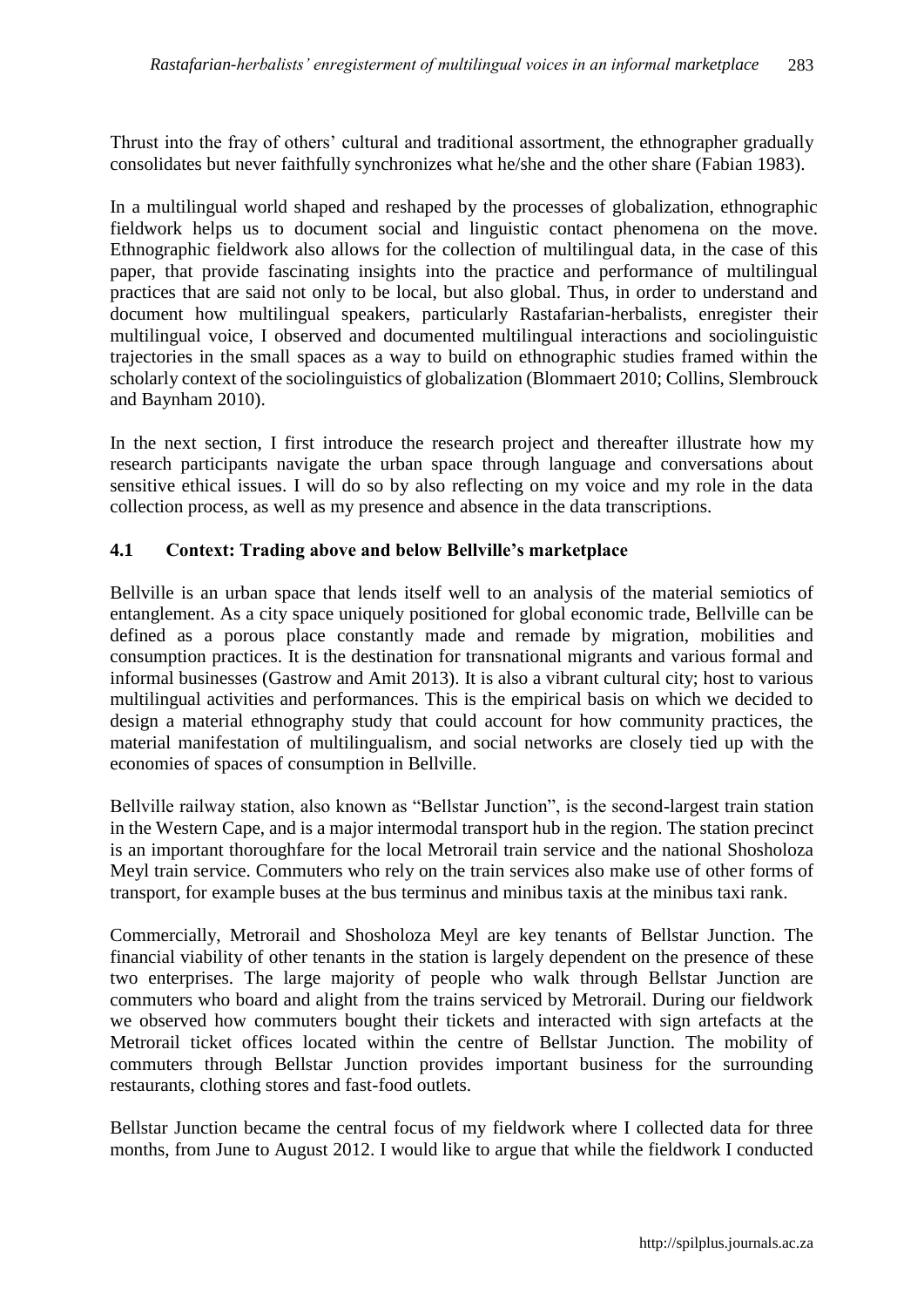does not constitute an ethnographic study per se, the process I followed to connect with my research participants and the manner in which I collected the data – through participantobservation, interviews, video and audio recordings – constitute methods of ethnographic fieldwork. I began fieldwork by first observing how informal traders, for the most part, erected their stalls and positioned their products in the early winter mornings in June. Then, working as part of a team of ethnographers interested in the use of language in the market area of Bellville, I followed traders who were pushing heavy trolleys of goods as they stopped, unpacked their goods, and strategically positioned them in such a way that they would attract potential customers. I often observed movement of people in the early morning, and it was amidst the organized rhythmic chaos of public transport commuters where I chose to adjust my objectification lenses on the market practices and performances of Rastafarian-herbalists (while the other members of the team focused on the lived experiences of Somali and other African migrants).

I met one of my research participants trading herbs with a fellow Rastafarian-herbalist outside Bellstar Junction. At the time, I approached them and introduced myself as a researcher from the university conducting fieldwork in the marketplace of Bellville. I spoke Kaaps, the language that both participants spoke. I described at length what my research project was about, and afterwards they explained to me some of the herbs and their meanings as well as their usage. I did not video- or audio-record their interactions, but I asked permission to take a picture of their herbs and they in turn asked if they could pose. I was later introduced to an older Rastafarian, who, though he did not trade herbs in Bellstar Junction, traded in snacks, sweets and other types of everyday consumables that commuters would be interested in. His stall is stationed at the top of a staircase leading down to the train station subway. It is he who introduced me to the other Rastafarian-herbalists who would become the central focus of the study: Jeremy and Jaak.

After I had also introduced my study to the rest of my participants, I used a small camera placed in my t-shirt pocket to record interactions between the herbalists and potential customers. This was done because initially I encountered great difficulty taking photographs in the subway, given the poor lighting and other traders' general suspicion that I may have been part of focused colluding and overhearing (Goffman 1981:134) often employed by the police regimenting the marketplace.

During this process of the data collection, I became aware of the fact that while I did not share the Rastafarian or herbalist identity of my participants, we did share a racial identity, coloured; and spoke Kaaps as a first-language variety. And while my Rastafarian informants spoke in addition Jamaican Patois and a variety of English, we all shared Kaaps as a working-class community language. Our bodies have been historically racialized. I used this marker of working-classness to initiate not only contact with the Rastafarian-herbalists but also to establish a simpatico with the cultural and lived circumstances and experiences of my informants as they navigate the informal and formal market structures in Bellville's Central Business District. Kaaps is a historically marginalized variety of Afrikaans (Hendricks 2012); a speech variety that is not, according to Adam Small, *Gammat-taal*<sup>2</sup> , but a first language for many so-called "coloured" and Malay people of Cape Town (Small 1972:99; Small 1987:83-4; Hendricks 2012; Blignaut 2014:45).

 $\overline{a}$ 

<sup>&</sup>lt;sup>2</sup> *Gammat* is an Afrikaans term, typically considered to be derogatory, referring to a young person of so-called "coloured"/Malay descent.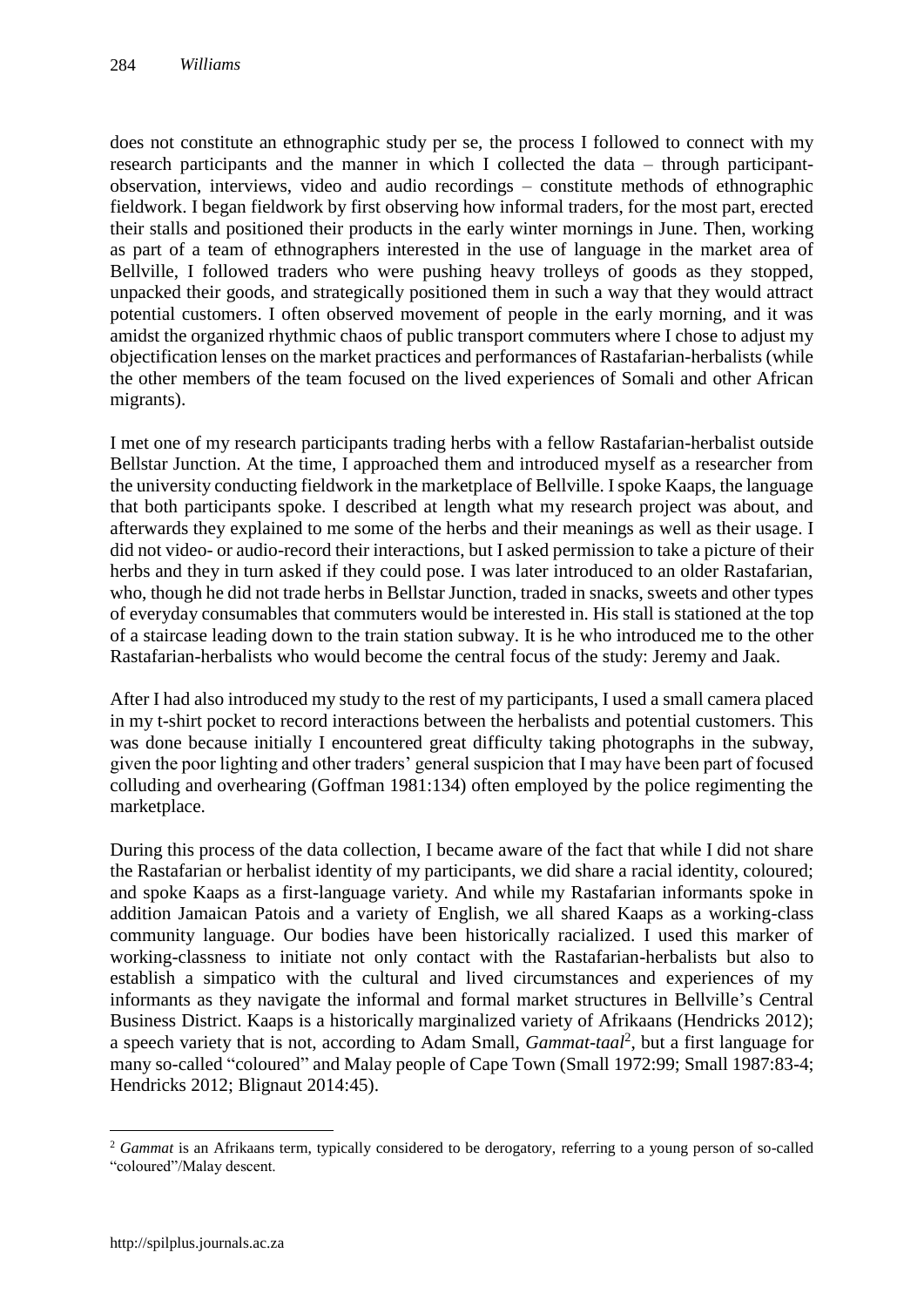Rastafarianism in South Africa has its roots in the transnational flows of Ethiopianism, based on the principles and beliefs of the Ethiopian King Hale Selassie, on the one hand, and Garveyism, based on the decolonial principles offered by Marcus Garvey, on the other (see Oosthuizen 1990; Bosch 1996). "Rastafari" is derived from Hale Selassie´s birth name "Ras" (meaning "Prince" in Ethiopian) and Tafari Makonnen. Rastafarianism, or Rastafari, is a religious and political movement which, like all the liberation movements (the African National Congress, United Democratic Front, etc.) fought against apartheid. In its present-day practice, Rastafarians still preach the unification of African people as expressed in the principles of Garveyism (Chawane 2012:17). Their ethical principles are still based on twin ideologicoreligious pillars, Ethiopianism and Garveyism, which both emphasize the enlightenment and freedom of Africans from post-colonial hegemonies; that is, they advocate emancipation from both colonial powers and from postcolonial hegemonies. Music, particularly reggae music, defines the outward cultural and religious practices of the Rastafarian, and as part of a religious movement the Rastafari is guided by the following religious ethical practices (Tolsi 2011): She or he shall at all times read, cite and perform the scripture in the "Holy Piby", which is the name given to the Holy Bible (King James Version) and the recitations/teachings of Haile Selassie; the Rastafarian shall worship in his house once a month on Saturday; she or he shall partake of the holy herb (marijuana) at Nyahbinghi Holy gatherings; no Rastafari under the age of 18 shall smoke the herb without parental guidance; every Rastafari shall marry; members shall not be punished for wearing dreadlocks; and no polygamy or fornication is allowed under any circumstances (summarised in Chawane 2012:181).

The interactional and linguistic data analyzed below are taken from recorded conversations between two Rastafarian herb sellers who became my main informants: Jeremy and Jaak. Jeremy, an older and mature Rastafarian-herbalist, has been trading for a while in the subway. He is a respected Rastafarian, even though he has been imprisoned for petty crimes. He is a devout Rastafarian, so much so that he has tattooed across his neck the word *Sakman* ('sackcloth man'). A sackcloth man is a Rastafarian initiate in the process of converting to the Rastafarian religion. He lives a nomadic lifestyle in the woods of Cape Town and is always seen barefoot, dressed in sackcloth. Jeremy was once a *Sakman*, but due to precarious circumstances, he and his family had lately fallen on hard times. By day he trades herbs in Bellstar Junction's subway, and by night he finds a place for him, his wife and his daughter to sleep. His wife also trades sweets and other consumables. Jaak is younger than Jeremy and commutes to Bellville on a daily basis. He lives in Bellville South and has been mentored by Jeremy for the last few years. Unlike Jeremy, Jaak does not have a wife, but has a child and a permanent domicilum. He used to trade herbs outside of Bellstar Junction, but with the help of Jeremy he found a permanent station on the floor of the subway where he and Jeremy roll out a mat and pack out their herbal products.

Linguistically, Rastafarians in South Africa and particularly Cape Town are multilingual devotees. Like the origins of Rastafarianism, Rastafarian language (or "Dread Talk", see Manget-Johnson 2008) is a mixture of local and heritage languages. In other words, the multilingual repertoire of a Cape Town Rastafarian would typically reveal a multi-variable and highly stylistic use of the heritage Jamaican Creole and Khoi languages; language varieties such as isiXhosa and isiZulu; and Kaaps (a variety of Afrikaans, and possibly a first language for many Capetonian Rastafarians), English (possibly a second language), Sabela and Tsotsitaal, and so on. Sabela is the prison register, and Tsotsitaal is a stylect commonly used by the Number gangs and coloured and black males on the Cape Flats of Cape Town. In my data sets, I have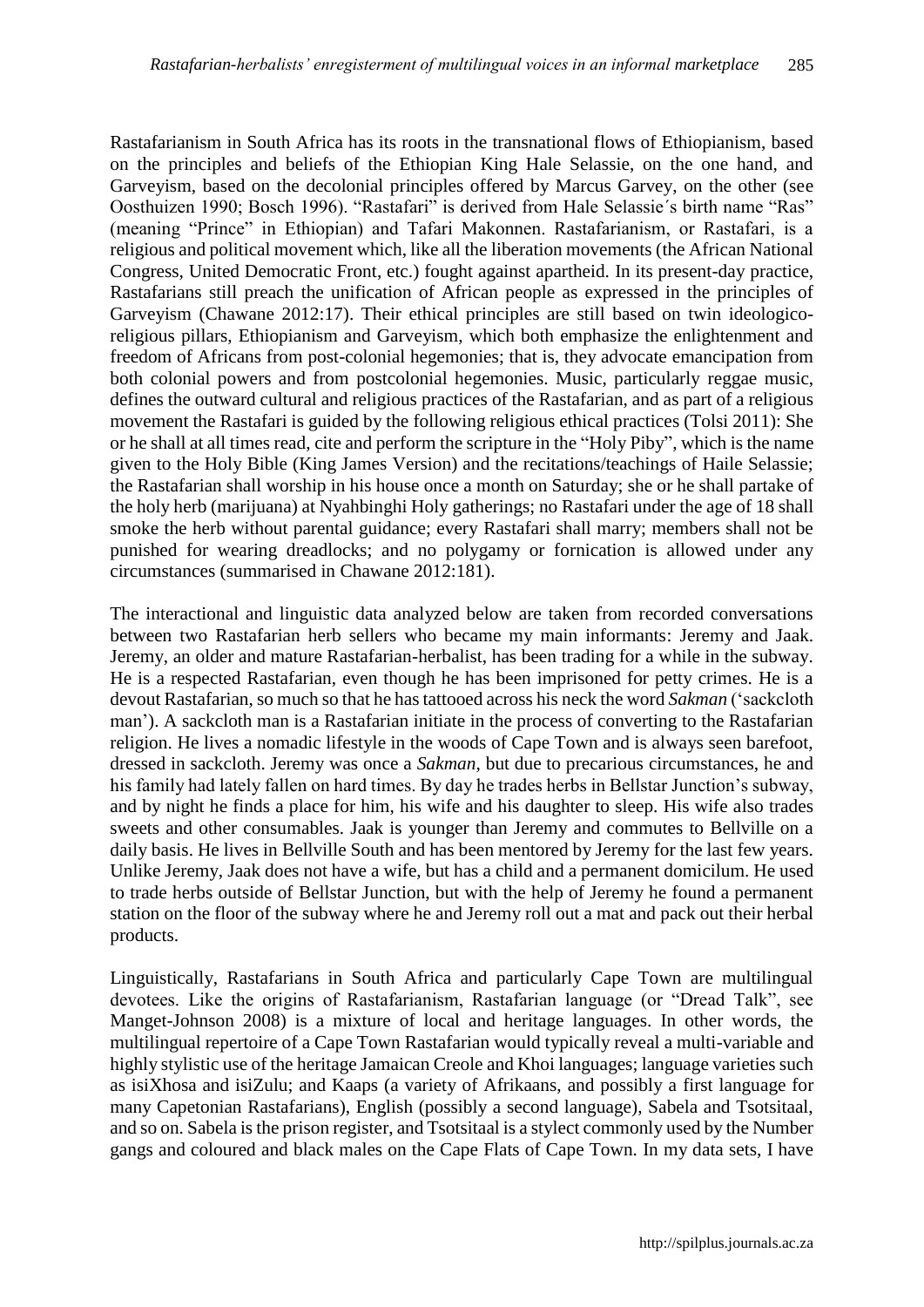found that my research participants typically use Jamaican Creole *Ihi yahnh Ihi* or *InI* (meaning 'I and I', 'we', or 'you and I'), *Jah* ('God'), *Iya* ('my brother'), and *Amigideon* (a name appearing in the book of Revelations in the Bible that not only describes the state of the world but also the meaning Rastafarians attach to that word).

No sociolinguistic literature exists to date that hints at or comprehensively reports on the language practices of Rastafarians; nor are there studies that have described their languages. One main reason for this is, I argue, that sociolinguistic scholarship has been preoccupied for much of its institutionalization with describing Englishes in South Africa, and to some degree other varieties. Rastafarian language practices of course are marginal by practice and have not warranted the intellectual and epistemic attention of sociolinguists in the country. In this context, I as a scholar of language and researcher of multilingualism have been unempathetic and uninterested in changing my linguistic vision of such speakers, but this paper is an attempt to remedy my intellectual position.

The actual data I report on below were all collected in the setting of the subway tunnel of the station area at Bellstar Junction. I chose this setting because it emerged in my fieldwork that the everyday interactions of Rastafarian-herbalists are monitored and regimented by law enforcement employees of the City of Cape Town in Bellville marketplace. In the time during which I conducted fieldwork in this area, I tried to tune in to the sensory experiences of the Rastafarian-herbalists by training my eyes and ears, indeed my 'whole sensorium', to capture the true essence of my participants' multimodal communication. I did so in the hope that I would grasp their linguistic repertoires and heteroglossic life moments of herbal trading and transpose into writing the carnivalesque spirit of Bellville's informal marketplace.

In the next sub-sections, I demonstrate exactly how, in the very small linguistic details, herbal trading occurs in small spaces; and I demonstrate how enregisterment of Rastafarian-herbalist personae is performed.

# **4.2 Calling out herbal products in multilingual voices**

Herbal trading in the marketplace of Bellville is a tradecraft with a wide provincial network that involves mostly male workers. It is a type of interaction where male herbalists prodigiously mix and perform genres and discourses of the Rastafarian religion to which they belong (compare the *merolicos* in Haviland 2011). They are challenged to attract passers-by, so they may assume the status of 'a customer'. Faced with reluctance and suspicion, Rastafarianherbalists accentuate their potential customers' multilingualisms by sounding out their products and further frame their assumption of multilingual practices as wrapped in mobile speech events (multilingual speakers walking past their mats of herbs on the ground and the larger soundscape in the market) in which they engage on a daily basis. They do so by adjusting to body comportments: gazes, movements and languages as indices of interest (Lefebvre 2004).

For Rastafarian-herbalists to sell their herbs in the subway tunnel, they have to 'call' out information about their products. They have to perform calls. According to Lindenfeld, "calls" are part of product performances that are very elaborate in marketplaces, offer quick but useful information about products (a feature or recognizable characteristic), and draw "people's attention to the sender" (Lindenfeld 1990:69). They serve as a verbal advertisement, a sound bite promoted by sellers who shout out what to buy at a particular stall in the marketplace. Calls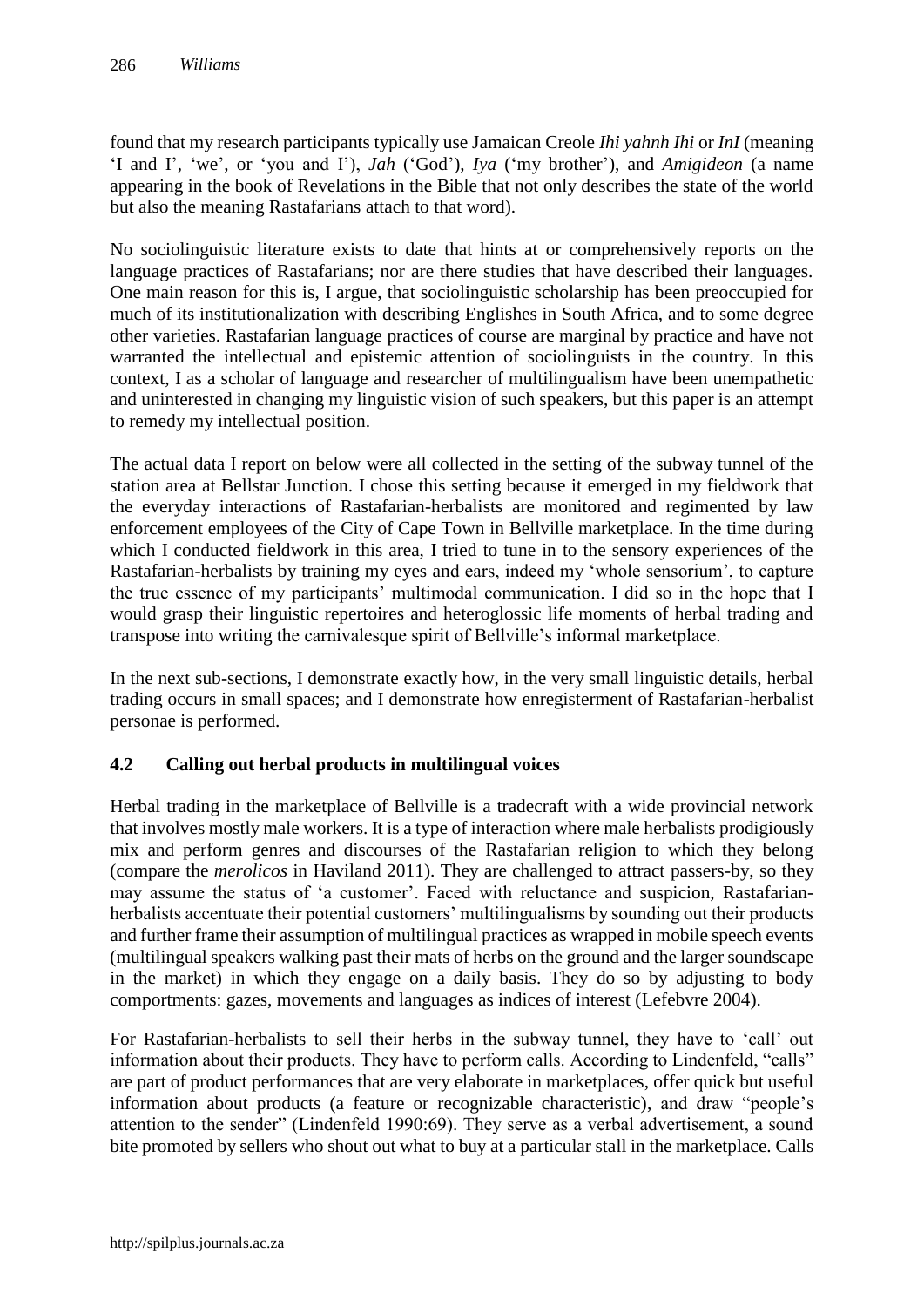are short, and their purpose is for people who hear them to identify with a particular product they need and are searching for, and for them to move towards the call. Calls advertise a particular product, the price of the product, and usually comprise one or two words or at best a lean phrase. A call accompanies the use of non-verbal resources such as gestures, pointing, gaze and "multisensory process[es] that combine verbal and visual appeal" (Bauman 2001:62). For example, one of my research participants would call out the herbs for sale in the following way, and often in quick succession:

- 1. Fresh Herbs!  $3,4$
- 2. Fresh Herbs!
- 3. Zonka Amayeza! ('*All the herbs*')
- 4. Zonka Amayeza! ('*All the herbs*')
- 5. Higher Grade, Tjommie?! ('*Marijuana, friend?!*') [*looking at a male passer-by*]
- 6. Higher Grade?

The above examples illustrate that when the herbal seller cries "Fresh Herbs!" (lines 1 and 2), it requires repetition of a model two-word combination in English. The same is done in isiXhosa (lines 3 and 4), but the translation reveals that whereas the crying out of the sale of "Fresh Herbs" is very specific in its meaning, referring to freshly-collected herbs, the crying out of *Zonka Amayeza* is much more general. Interestingly, certain call pairs or word combinations comprise more complex forms, as is the case with crying out "Higher Grade" (marijuana) followed by a referent or an addressee, *Tjommie* ('Friend') (pronounced in Kaaps). (The term "Higher Grade" was invented by Jaak and possibly his fellow Rastafarians, and its mere uttering to passers-by or regular marijuana users indexes to them the availability of the product from Jaak or Jeremy. "Higher Grade" is thus a common label for marijuana.)

These short calls serve as product verbalization and are open to lengthening as herbalists elaborate on the features and characteristics of herbal products. Bauman (2001) has demonstrated that opening up on or providing more information about products requires 'syntactic extensions' that arise as declaratives and are enough to lure in potential customers because the calls almost always remain 'consensed', 'syntactically lean' and therefore subject to repetition. For example:

- 1. Zuka gaba ('*herbs for vomiting*'), mamma, herbs for the stomach!
- $2.$  Herbs for the sickness!
- 3. Hierso, zuka gaba ('*here, herbs for vomiting*'), high blood pressure!
- 4. Gesonde kruie, vir alle kwale, jonga-jonga! ('*fresh herbs, for all ailments, look-look!*')

- Kaaps
- A variety of South African English
- IsiXhosa

English translations are provided in italics in round parentheses, and additional information is provided in italics in square parentheses.

 $\overline{a}$ <sup>3</sup> Transcription convention:

Fonts representing accents and language varieties

<sup>&</sup>lt;sup>4</sup> In this example, the call is uttered by one Rastafarian-herbalist.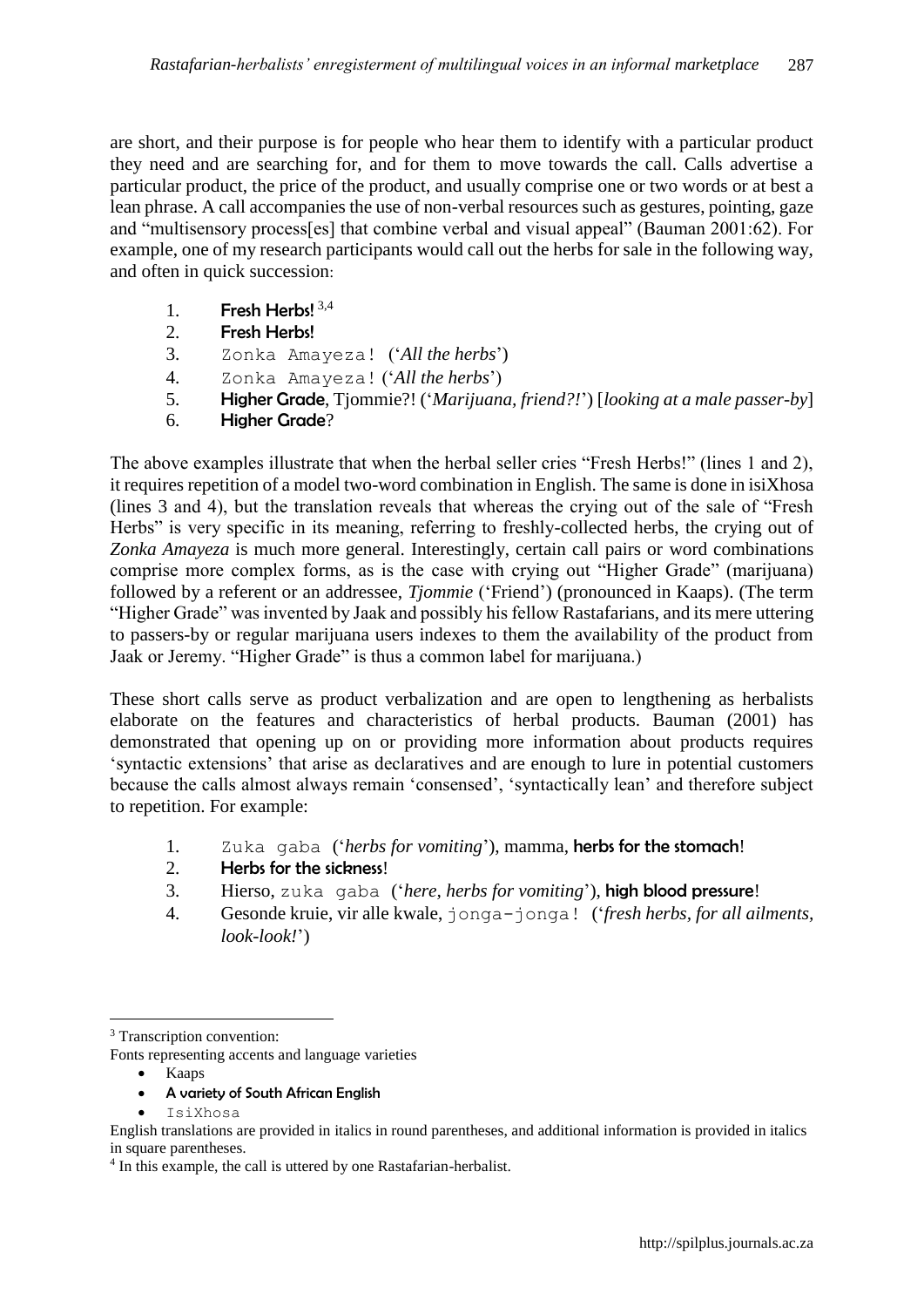The multilingual calls given above have a specific structuring purpose for herbal product presentations, and what I discovered is that the onus rests on the herbal trader to successfully present his herbal product. This is accomplished through calls initially but also by listening to customers' languages, studying their body language, and tracking their gaze. In what is to follow, I look in detail at how Rastafarian-herbalists do multilingual interactions with their multilingual customers, followed by debates about Rastafarian religious ethics. In the first subsection, all the excerpted transcriptions hide the fact that even though I am not present or explicitly interpellated in these transcriptions, I am nevertheless present and in close proximity to the herbalist and the customer. The reason that I am not explicitly mentioned is that I could only hold the recorder near the space of interaction of my informant and his customer without preventing the successful completion of a sale. If I moved any closer, I would have interrupted the interaction and possibly the sales transaction. In the second set of excerpted transactions, I am fully hailed, verbally and non-verbally, because I was part of the interaction and in the interactional circle.

### **4.3 Multilingual interaction with customers**

One morning I observed how more than three customers approached Jaak to inquire and to buy particular herbs. The first customer was an old lady who approached the mat slowly. The reason for this was that at the precise moment she came near the mat, the subway filled with passengers running, walking slowly and rushing from one platform to the next. Thus, she came as a surprise to Jaak. But he jumped up and immediately initiated contact, choosing his language and accent carefully (to enregister his Rastafarian-herbalist persona) and slowing down his body so as to enunciate at a slower pace information about the herb after which the customer had inquired.

**Extract 1:** (Participants: Jaak; F1: Female 1; F2: Female 2)

- 1. Female 1: [*walks slowly up to Jaak, bows down and makes a request*] [*Inaudible*]
- 2. Jaak: [*Jaak, seated next to me on the floor, stands up to walk over to the other side of the mat to fetch a herb and shows it to the customer. I, the Researcher, also stand up and close to Jaak and the F1 start to record the interaction*]
- 3. Female 1: How much is this?
- 4. Jaak: Unozi? ('*Herb*?') **A piece is ten rand**.
- 5. [*Talking between J and F1 drowned out for a few seconds because of increased number of pedestrians walking past*]
- 6. Female 1: Huh? [*Watching how Jaak is cutting the herb*]
- 7. Jaak: Tien rand . Ten rand.
- 8. Female 1: [*Picks up the herb. Points at it*] This is Nonkwe (a local herb)?
- 9. Jaak: [*Jaak smiles and agrees*] It's this one yes.
- 10. [*Noise level increases again from passing pedestrians walking from one platform to the next*]
- 11. Female 1: Oh, you cut it. Ok.
- 12. Jaak: [*Jaak proceeds to pick a brown paper sheet, cuts the herb again, and shows this to the customer*]
- 13. Female 1: Where is your brother that was here?
- 14. Jaak: Jeremu?
- 15. Female 1: Yes
- 16. Jaak: In Jail Rasta.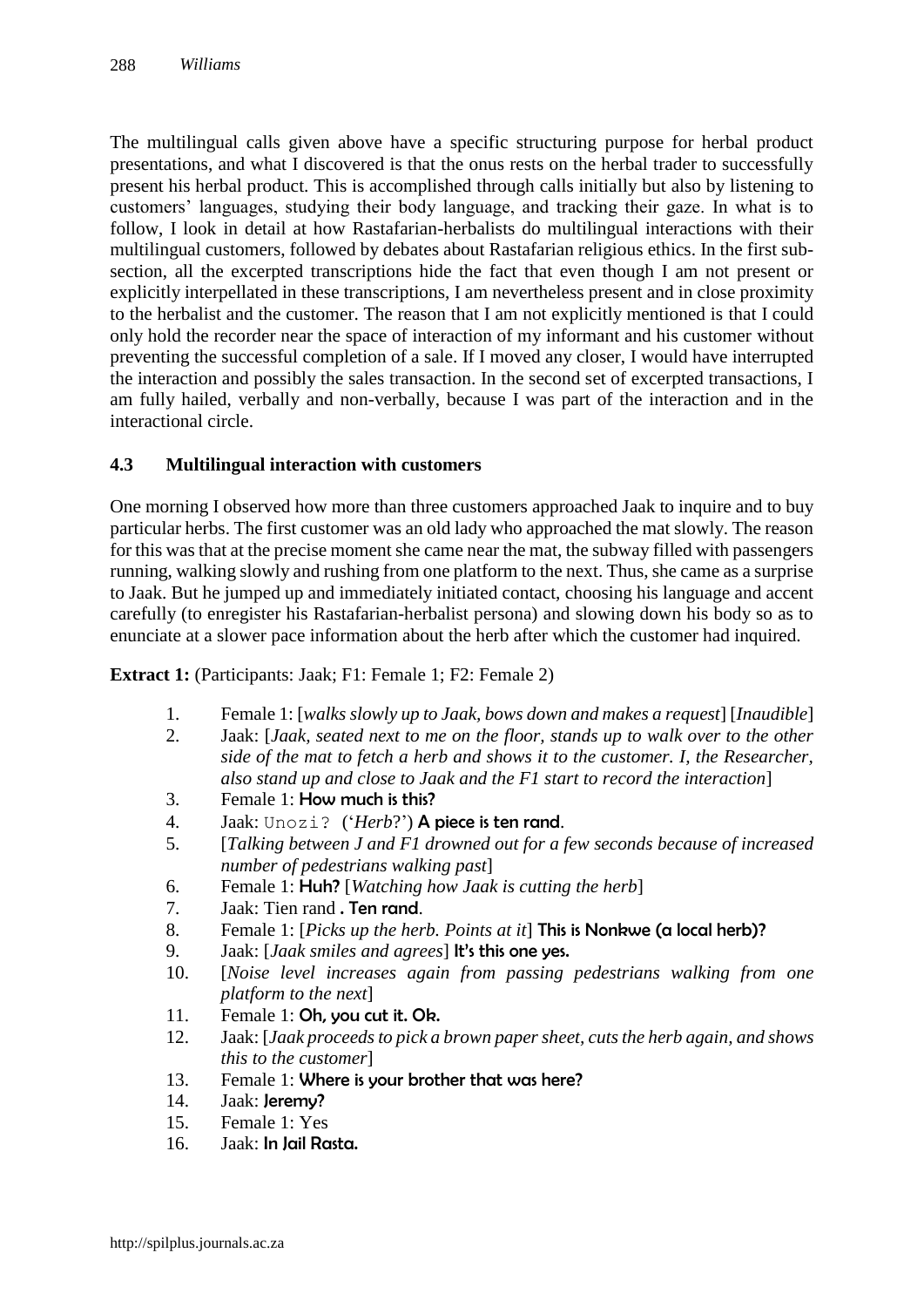- 17. Jaak: This one is from Knysna and this one comes from P.E.
- 18. Female 1: [*inaudible*]
- 19. Jaak: Yes, they have the same purpose
- 20. Female 1: [*inaudible*]
- 21. Jaak: [*Wraps up paper sheet and hands it to F1, when another customer, F2, walks swiftly into view*]

From lines 1 to 11, the customer only asks about the herb: she points to it and allows Jaak to briefly mention its name. She is a returning customer. This is evident when she asks Jaak, in line 13, about the whereabouts of the "other Rasta". And Jaak replies "Jeremy", to which the customer replies in the affirmative. However, at about the same time, the subway is filled with noise, but a second later Jaak forces out his enunciation of the geographical origins of a specific herb in question. The interaction between him and the black female customer is accomplished in English, but as will become clear below, the arrival of a coloured female customer (F2) requires the herbal trader to shift swiftly into a position where his body and gaze are able to keep all three customers interested in the purchase of herbs.

Jaak is about to finish the sale to F1 by wrapping the herb in a brown paper sheet (line 21 above) when a second customer (F2: the second female) arrives. She hovers around hoping to get Jaak's attention, but decides to walk away as quickly as possible. Jaak realises this and shouts: "Haah mamma don't run! Don't run mamma!". He immediately secures the slowing down of the second customer, but at that moment two policemen come walking down the subway slowly and scare the CD and DVD traders into a run. Amidst this commotion, Jaak keeps his body position and gaze fixed in the area of the customer; his eye contact is fixed on the second customer, while dealing with the first customer. The first customer, F1, moves to the background and changes her role from a potential customer to a silent overhearer, a visible eavesdropper; hoping she is able to interject or interrupt the exchange. Given this change in position, the second customer assumes the stance of herb buyer and decides she wants to initiate interaction with the hope of purchasing the correct herb. She proceeds to instruct our herbalist in Kaaps.

# **Extract 2:**

| 24. | Jaak: 'n Garlic?) [ <i>pointing</i> ]. 'n Bossie knoffel?                                               |
|-----|---------------------------------------------------------------------------------------------------------|
|     | ('A garlic?') [pointing] ('A bunch of garlic?')                                                         |
| 25. | F2: Moet ek dit sterk aan maak of vlou?                                                                 |
|     | ('Do I need to make a strong or flimsy mix?')                                                           |
| 26. | Jaak: Sterk!                                                                                            |
|     | ('Strong!)                                                                                              |
| 27. | Jaak: [indicating whether he should give a different herb]                                              |
| 28. | F2: Net afsny van dai ) [ <i>pointing</i> ]                                                             |
|     | ('Just cut from that')                                                                                  |
| 29. | Jaak: Bietere om te raspe. <b>Mammie</b> raspe vir hom ) [ <i>pointing</i> ] ennie [ <i>inaudible</i> ] |
|     | wortel. Helfte van die <i>[pointing to the herb</i> ] en maak die annes oek soe.                        |
|     | ('It's better to grate it. Mother grate this one [pointing] and the root. Just half                     |
|     | of this and also do this to the other one as well.')                                                    |
| 30. | Hoeveel is dai?<br>F2:                                                                                  |
|     |                                                                                                         |

('*How much is that?*')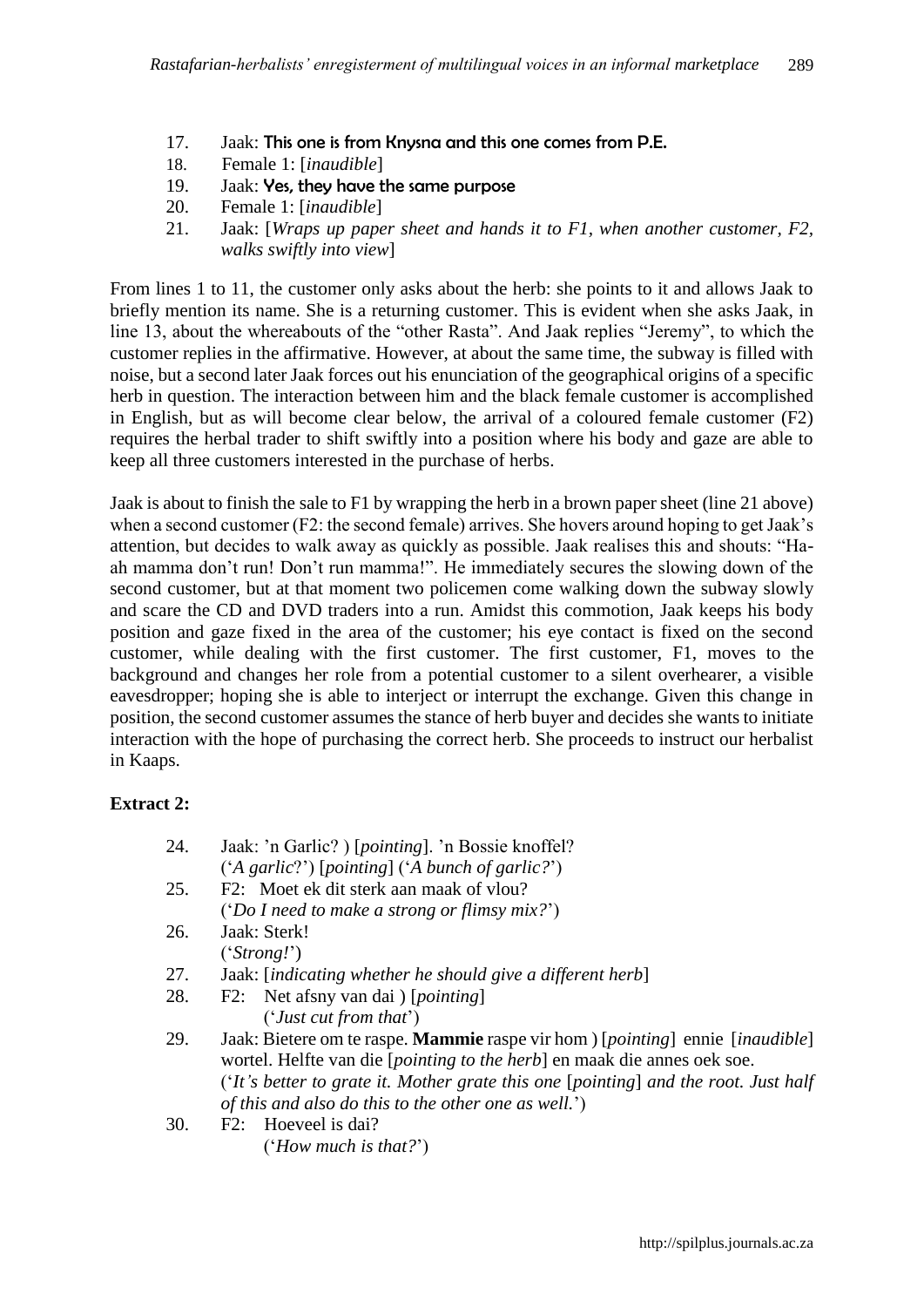- 31. Jaak: Die is twintig rand. ('*This is twenty rand*')
- 32. F2: Hoeveel? ('*How much?*')
- 33. Jaak: Twintig. ('*Twenty*')
- 34. Jaak: [*opens brown paper sheet to package of the herbs*]
- 35. F2: Moet ek nou alles dai aanmaak?
	- ('*Must I boil everything?*')
- 36. Jaak: Alles **ma**. [*Shaking head up and down to make yes gesture*]. **Mamma** vi' alles ingooi. Vi' hulle twie raspe [*pointing to the herbs*] en inmeng en vir hom [*pointing to herb and making a cutting gesture*] in die helfte. ('*Everything ma. Mamma must boil everything. These two you grate and mix and this one you cut in half.*')
- 37. [*A third customer, male, arrives and enquires about a specific herb.*] [*Jaak says he doesn't have such a herb – audio inaudible*]

Thus, we see here that the herbalist uses the honorifics *ma* and *mammie* (in Kaaps) and *mamma* (in accented isiXhosa) in the course of the interaction. This is a frequent verbal gesture, I found in my data, of respect used among herbal traders as they address older women who buy their herbs. But in this case, I note, the use of *ma* and *mammie* is reserved for the coloured customer who conducts the sale in Kaaps, and *mamma* is stylized because our herbal trader is aware of the first customer who is a mature black female.

Specifically, from lines 24 to 29 Jaak instructs Female 2 how to ready the herbs for use. Because she is older than him, he does not use the informal referent *djy* 'you', but prefers *mammie* (*djy* is widely used by Kaaps speakers in informal situations, but the choice the herbalist makes here is to use a more respectful reference from his multilingual repertoire). Whether done consciously or unconsciously, on the one hand he breaches the private use of *mammie* (often used with endearment) and uses it in a very public place, in an attempt to manage the linguistic diversity of customers flowing his way. On the other hand, his use of the word may be evidence of contact with isiXhosa and Xhosa culture, in which it is polite to use *mama* as an honorific in public. This introduces a sort of linguistic complexity into the multimodal interaction between the herbalist and the customer, which ties "in their overall configuration" (cf. Bauman 2001:77) in the use of sales genres and language at the same time. After a momentary discussion of the price of the herbs (see lines 30 to 35), Jaak then addresses Female 2 as *ma*, followed by the use of *mamma* in accented isiXhosa (presumably to acknowledge Female 1 who is still part of the interactional space). The use of *mamma* and *mammie* not only indicates a shift in interaction, but also constitutes a series of realignments with the customer to connect on a respectful level. In other words, here we see the herbalist personalize the interaction as a way to demonstrate that he is a respectable seller of herbs. The herbalist assumes an affective stance as opposed to an epistemic one (cf. Jaffe 2009:7): he moves from explaining the herbs and using his knowledge of herbs to describe their use and value to tapping into the politics of respectability with his customers.

To summarise, it is clear that Jaak, our Rastafarian-herbalist, is an acute linguistic observer of everyday interaction and has mastered the way he communicates with his customers. His successful command of Kaaps, English and words in isiXhosa is an indicator of his multilingual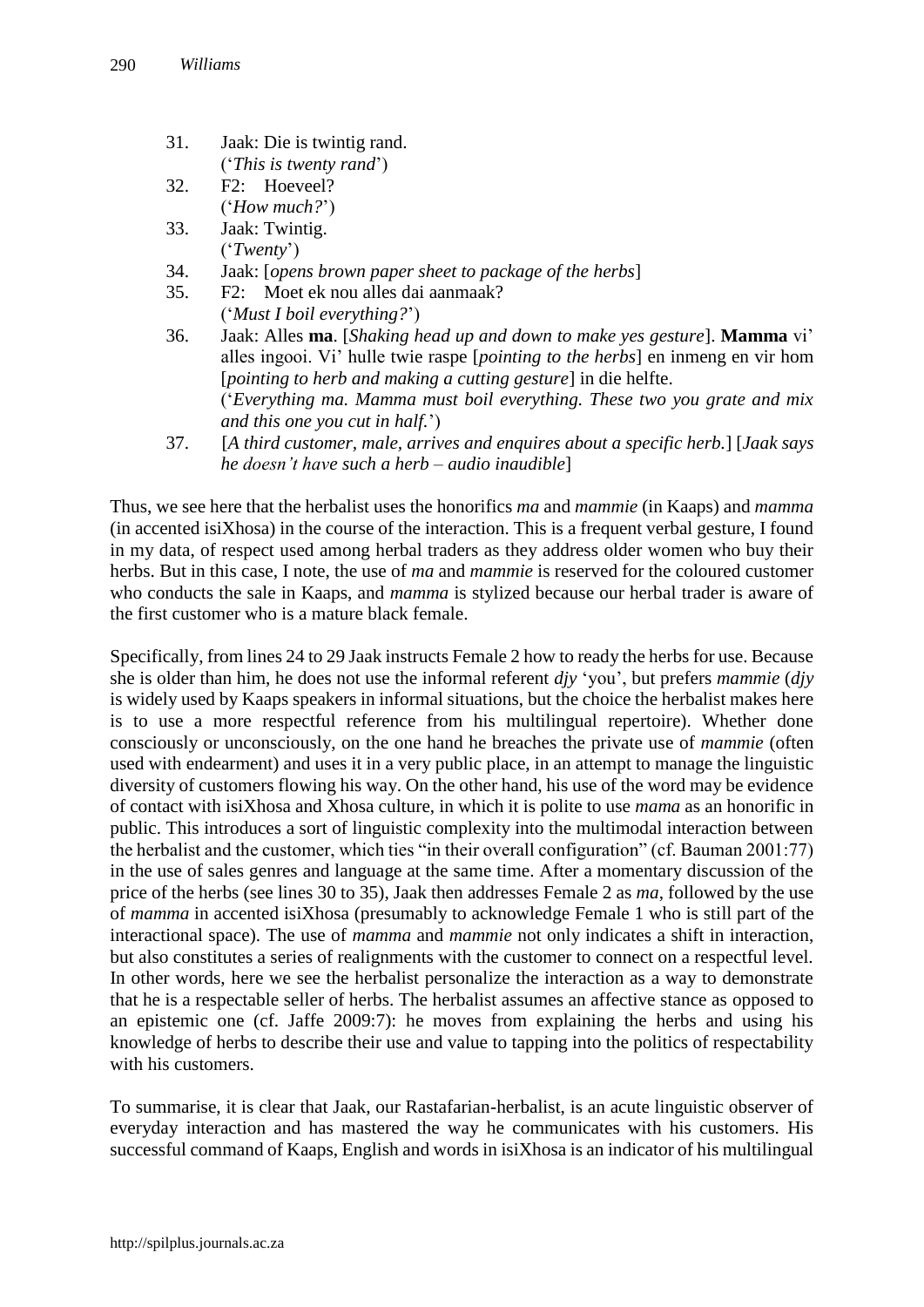repertoire and use of multilingualism. He relies on these languages to successfully execute a sale of a herb and to keep his customers' attention so that they may eventually part with their money. In the next section, I describe and analyse interactions where I am a full participant in the interaction.

# **4.4 Multilingual ethical debates in the subway tunnel**

The second piece of data analysed in this paper begins with an event enacted by one Rastafarian who violates or flouts Rastafarian religious ethics. This event is followed by a debate that involves the research participants, the two Rastafarian-herbalists, the researcher and another anonymous Rastafarian-herbalist defending his 'brother'. But what had happened initially? One afternoon, as my research participants were busy trading their herbs, a young Rastafarianherbalist came into the subway and walked swiftly past us. Not a minute later a prostitute walked past us. I only came to understand this at a later stage, but at that moment Jaak, seated next to me, jumped up and shouted furiously, *Hy gaan nou weer lê! Sy soek net drug geld!* ('He's going to have sex again! She's only doing it for drug money!'). Both my research participants ran toward the one end of the subway a couple of minutes later to confirm whether the young Rastafarian-herbalist was indeed engaged in coitus, and indeed he was.

I had not realized it at the time, but the young Rastafarian-herbalist broke a fundamental religious law and principle of ethics that Rastafarians abide by, never mind not being actively engaged in the sale of his herbs: that is, "no fornication is allowed" (Chawane (2012:181), see also the discussion above of Rastafarian ethics). He had willingly solicited sex from a prostitute and gone against the ethical principles outlined by the Rastafari National Council's Constitution of the Nyabhingi Order (summarised in Chawane (2012:181), see also above). Moreover, he was a young initiate, 'n *sakman* ('sackcloth man'), set on the path of spiritual redemption and religious conversion. This made his ethical violation even more reprehensible. Though he did not care about his act, my participants did, and threw scorn at him when he passed back through the subway tunnel. The moment he passed by we began to form an equidistant circle and to talk about the unethical acts of the young *sakman* Rastafarian. At that moment a fellow Rastafarianherbalist passed by (a friend of the young Rastafarian), prompting Jaak to respond:

# **Extract 1**

1. Jaak: 'n Sakman my broe. 'n Sakman.

('*A Sackcloth man my brother. A Sackcloth man*.')

- 2. Rasta 1: InI kan nie nog judge nie. Iya, sien die man. Al wat Iya kan vra is virrie Lord te vra Iya, sien die man, om dai man se ways te kan change. (looks at Researcher) ('*We can't just judge. My brother, you see. All that we can do my brother is to ask for the Lord my brother, you see, to change the ways of that man*') [*looks at researcher*]*.*
- 3. Researcher: Ja (nods to acknowledge) ('*Yes*')
- 4. Rasta 1: En, en, en, en…om dit, en, en, en het nie. Dit het nie met InI gebeur nie Iya. ('*And, and, and, and….because, and, and, and it's not. It did not happen to us Iya.*')
- 5. Researcher: Mmm. Ja, ja.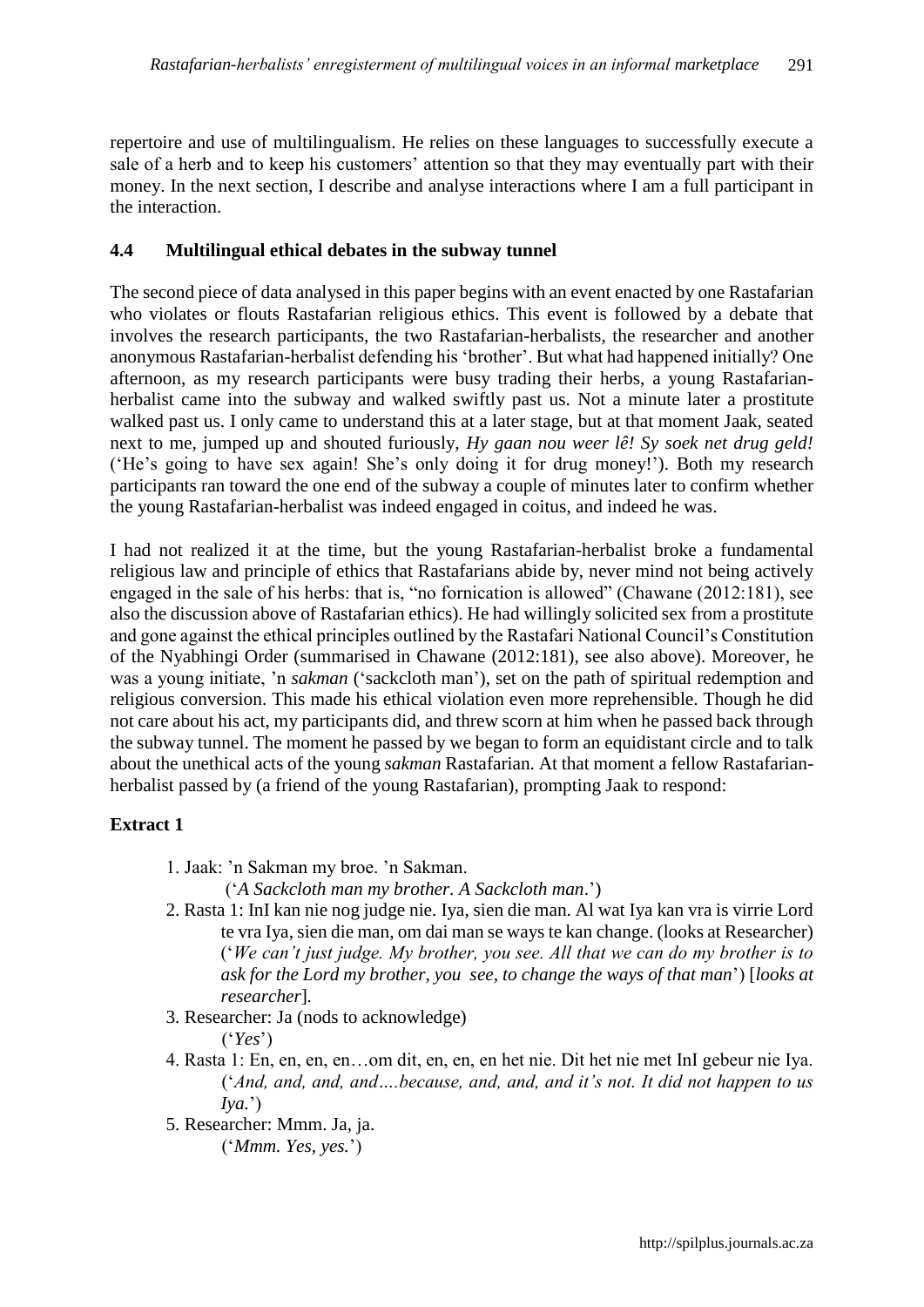6. Rasta 1: Dit is nie InI wat soe wegdwaal van die way nie Iya, van die Lord nie Iya. Over die man? [*looking at researcher*]

('*It's not we that strayed from the path my brother or from the Lord my brother. Can you understand?*')

7. Researcher: Mmm…ek verstaan.

('*Mmm…I understand*.')

8. Rasta 1: versterk vir Iya, want hoekom Iya, hy is weak Iya. Over die man? En een en elkeen van ons kan soe [*inaudible*] raak. Sien die man. Ons pray vir maar vir hom Iya.

('*Stay strong my brother, because my brother, he is weak my brother. Can you understand? Each one of us can become like him. You see. We have to pray for him my brother*.')

9. Jeremy: Nou djy sê, een en elke ding…vir Vader Jakob gesit dit op die aarde.

 ('*Now you say, each and every thing…for Vader Jacob had put them on Earth*.')

10. Rasta 1: Is net soe Iya.

('*Just like that my brother.*')

11. Jeremy: Hy maak my naam swak gemaak. Ek is nie, Ek is nie Reuben nie. Ek is voor hom gebore. Ek is die tweede gebore, hy is die 7de gebore. Verstaan djy? [*inaudible*].

('*He weakened my name. I am not, I am not Reuben. I was born before him. I was born on the 2nd and he is on the 7th. Do you understand?*')

Jaak´s accusation in line 1 above stops Rasta 1's brisk walk through the tunnel and he turns around to assert that the actions of the young *sakman* are not representative of the larger group of Rastafarians trading in Bellville's informal marketplace. His halting of his physical movement, as we soon found out, is done to assert a moral principle and the moral beliefs of Rastafarians generally: that is, to uphold the spiritual and moral ideals of Rastafarianism and to correct any misunderstandings that derive from it. His goal was to school us on the politics of Rastafarian morality and respectability.

As Rasta 1 entered the circle, he looked at me and I acknowledged him with a "Yes" and a nod (line 3). He then proceeded to state that what had happened to the young Rastafarian had not happened to Jaak (line 4), to which I reply self-consciously with a backchannel "Mmm", followed by an acknowledging "yes, yes" (line 5). My response betrays my involvement in the interaction, not because I stand in the circle, but because I participated in subtly commenting on the turbulent ethical event involving the young Rastafarian that had become the topic of the conversation. He looks at Jaak and then at me and says that it is neither I nor Jaak or any Rastafarian that has strayed away from the way, i.e. the Lord; but rather the young Rastafarian (line 6). In the same line, he then asks if his Rastafarian brother understood what he was saying: *Over die man?* To *over* or *overstand* in Rastafarian language is not to simply understand, but to appeal to a speaker's enlightenment through spiritual knowledge and to a person's moral consciousness of a particular topic. Thus, as Rasta 1 glances over to me, I respond that I understand (*ek verstaan*, line 7), clearly naïve and not knowing the denotational value of *overstand*. I of course misunderstood the indexical meaning of *overstand* that Rasta 1 appeals to. Nevertheless, as our conversation continues, Rasta 1 starts to appeal to the strong moral qualities of his fellow Rastafarians. As such, he begins to make the case that the young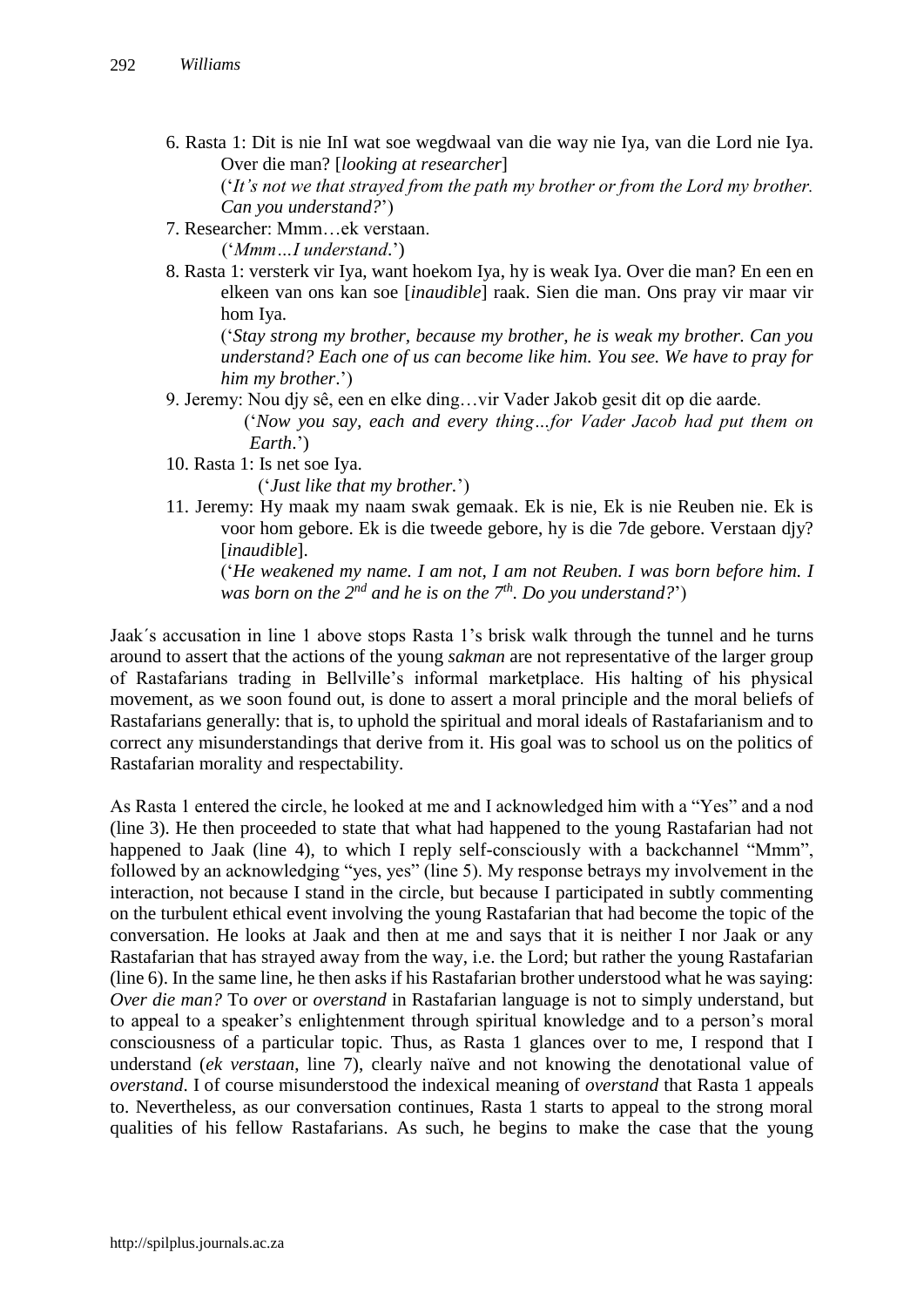Rastafarian is weak and that nobody is impervious to weakness (line 8), and that we have to pray for each other.

But this defence by Rasta 1 is insufficient for Jeremy, because the act of the young Rastafarian is a direct offense to Father Jacob (*Vader Jakob*). The reference here to Father Jacob refers back to the progenitor of the twelve tribes of Israel. Israel (meaning 'rebel'; literally "He strives with God", cf. Genesis 32:28, ESV), as Jews, Christians and Rastafarians believe in accordance with the Biblical tale, is the name given to Jacob after he wrestled an angel who turned out to be God. More specifically, Jeremy accuses Rasta 1 of generalizing weakness, and says that everybody and everything that Father Jacob put on Earth is weak (line 9). Rasta 1 agrees that it is so, but then Jeremy retorts and states what would seem to be a personalization of the ethical violation of the young Rastafarian: he argues that his name has been insulted (line 11) and that he is not a Reuben, that is to say, from the tribe of Reuben (one of the 12 tribes of the house of Israel), but of the tribe of Asher (one of the sons of Jacob (Israel) and the name of one of the twelve tribes of Israel) (see Extract 2 below); born on the second day, five days before those born in the tribe of Reuben (on the seventh day)<sup>5</sup>.

# **Extract 2:**

 $\overline{a}$ 

29. Rasta 1: Maar moet nie vergiet nie = =

 $('Don't forget') =$ 

30. Jeremy: = = Nai, nai, nie. Ek wil die Iya mos op 'n punt bring mos man. Ek gaan jou op 'n punt bring.

= = ('*No, no, no. I want to bring my brother to my point. I´ll bring you to my point.*')

31. Rasta 1: InI kom Asher mos.

('*You are Asher(ing) of course*.')

32. Jeremy: Op Asher, dai's Robbin [*inaudible*] Hy doen dan nou die teenoorgestelde wat hy moet gedoen het. Nou mens kyk nog altyd vir hom [*inaudible*].

 ('*On Asher, that´s Reuben* [inaudible] *He´s doing the opposite of what he should do. Now people are still looking at him.*')

33. Jaak: Hy is nou sewe meer slegter wat  $=$   $=$ 

('*He is now seven times worse than*') = =

34. Researcher:  $=$  As gevolg van dai?

= = ('*Because of that?*')

Rasta 1 acknowledges Jeremy's claim to seniority as a Rastafarian, and acknowledges Jeremy's further argument that he earned a special birthright when he converted to Rastafarianism. He however asks that Jeremy not pry into other people's business, because he should not forget that a lot of other equally sinful activities are occurring around *InI* ('us') (line 15). Jeremy

 $<sup>5</sup>$  It is important to note here that Jeremy may not describe his birth as an Asher correctly or accurately in relation</sup> to Reuben. Reuben was the first-born son of Jacob, Gad was the seventh son, and Asher the eighth, according to Genesis 29:31-30:24. This means that Reuben should be superior. A discrepancy then arises: It would seem that there is a gap in Jeremy's knowledge about the distinction between the tribes and the interpretation of when an Asher is born. It would seem that perhaps the way he has been apprenticed into Rastafarianism has led him to provide a different interpretation of the ranking of the sons of Jacob. This goes unchallenged by Rasta 1, who is younger than Jeremy. Unfortunately, I could not elicit on what basis Jeremy and other Rastafarians identify themselves and each other with different sons of Jacob and other tribes of Israel. I will need to return to the field to collect more data.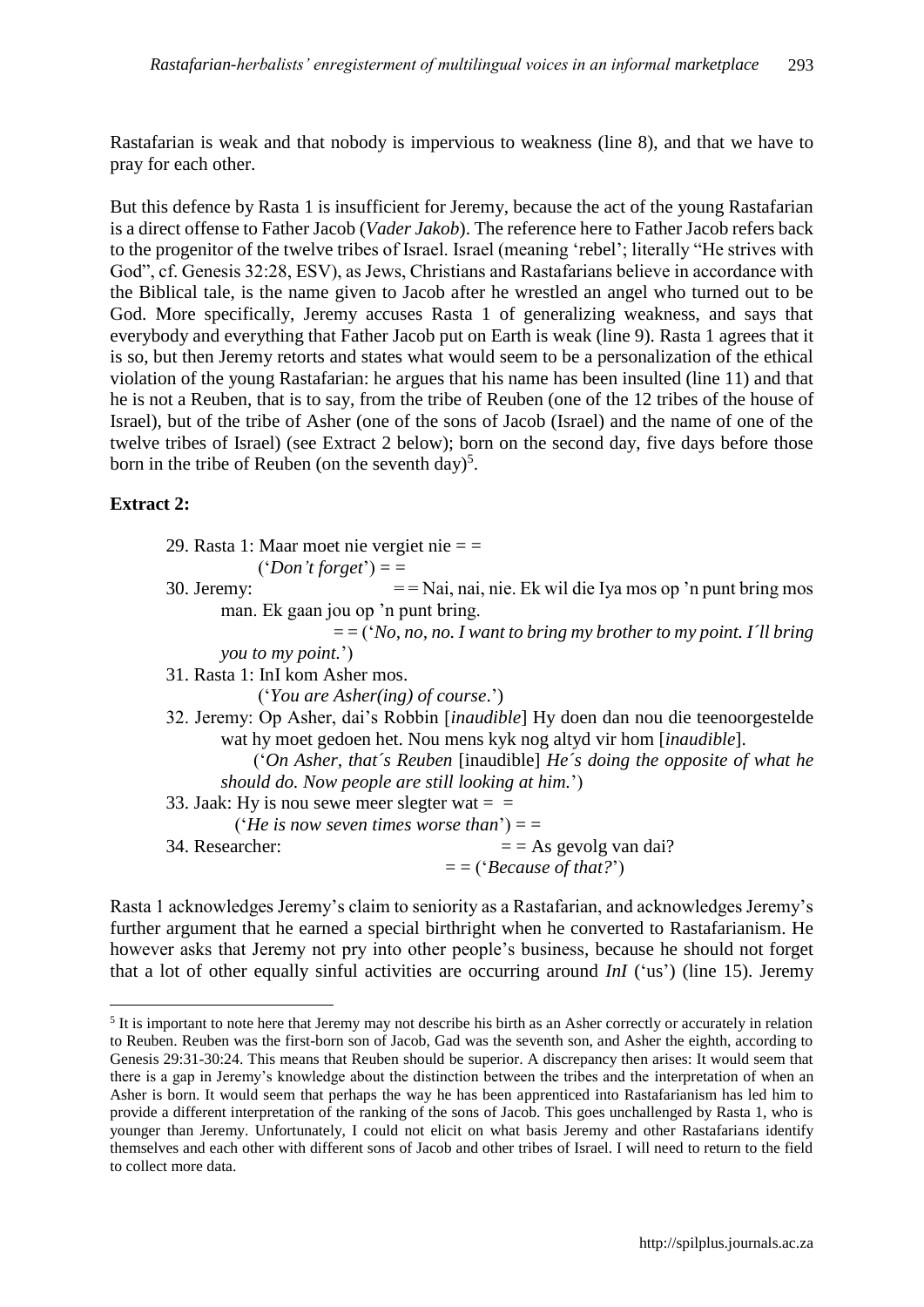argues that he does *overstand*, but that he tried to expose the illicit activities of the young Rastafarian.

In the next extract, we see how the Rasta, who defends his 'brother', begins to reason about the ethics of sin by drawing on what the Bible says and forming conclusions regarding sin and the consequences of his friend's actions. He begins to undergo "Reasoning", that is to say, the moment when Rastafarians, *Idren* ('brethren'), quote scripture and argue about the politics of judgments.

#### **Extract 3:**

20. Rasta 1: Nai InI hoor, InI hoor. [*inaudible*] Kyk Iya niks wat die Rasta deusdae doen Iya verbaas my nie Iya. Hoor die man. Want even though, even though ons like a certain sacrifice gemaak het Iya, tot bekeering gekom het sien die man, is, is, hoe ka ek sê, is daar niemand wat sonder sin is nie Iaya

('*No we hear, we hear. Look my brother nothing that the Rasta does today surprises me my brother. Because even though, even though we made a certain sacrifice my brother, we converted ourselves you see, how can I put it, nobody is without sin my brother*.')

- 21. Rasta walking past our formed circle: Rastafari Lord! Blessed!
- 22. Researcher: Hoesit? [*Greeting back*]

('*Howzit.*')

23. Rasta 1: So, even though Iya ons hou dai vow Iya, sien die man. Hy try om ons se life a privilege te maak, ons liewe Iya. As sin not altyd tussen ons is, ons moenie vergetie, die tye as Jah ons almal, dan sien hy nie Rasta and whatever people boe ons nie Iya, over die man wat InI sê? Die tyd wannee Jah judge dan judge hy jou met jou dreadlocks net soes dai man met sy [*inaudible*]. Over die man? Hy sal nie nou hier is certain people en hie's certain people nie = =

('*So, even though my brother we keep that vow my brother, you see. He tries to make our life a privilege to live my brother. If sin is always amongst us, don't forgot, the time when God judges everybody, then he doesn't only see Rastafarians and whatever people above us my brother, do you understand? The time when God judges then he will judge your dreadlocks, just like he will judge that other man with his. Do understand? He will not say here is certain people and there are not certain people*') *= =* 

| 24. Jaak:    | $=$ = equal, ja equal ja = =   |
|--------------|--------------------------------|
|              | ('Equal, yes equal yes') $=$ = |
| 25. Rasta 1: | One people as $=$ $=$          |
|              | ('We people $as$ ')            |
| 26. Jaak:    | $=$ = equal people ja = $=$    |
|              | ('Equal people yes')           |

In the above extract, Rasta 1 continues to comment on the ethics of his brother's actions. Firstly, he argues that he is not surprised nowadays by the actions of the Rastafarian (*Iya, niks wat die Rasta deusda doen Iya verbaas my nie Iya*, line 20). He suggests that even though they as Rastafarians have repented and converted to their religion, nobody is really without sin. At this moment of moral disciplining, a Rastafarian walks past our interactional circle and greets us all, "Rastafari Lord! Blessed". Again, I fell foul of my ignorance of Rastafarians and the cultural nuances of their multilingual voices: I once again misunderstood the greeting as I reciprocated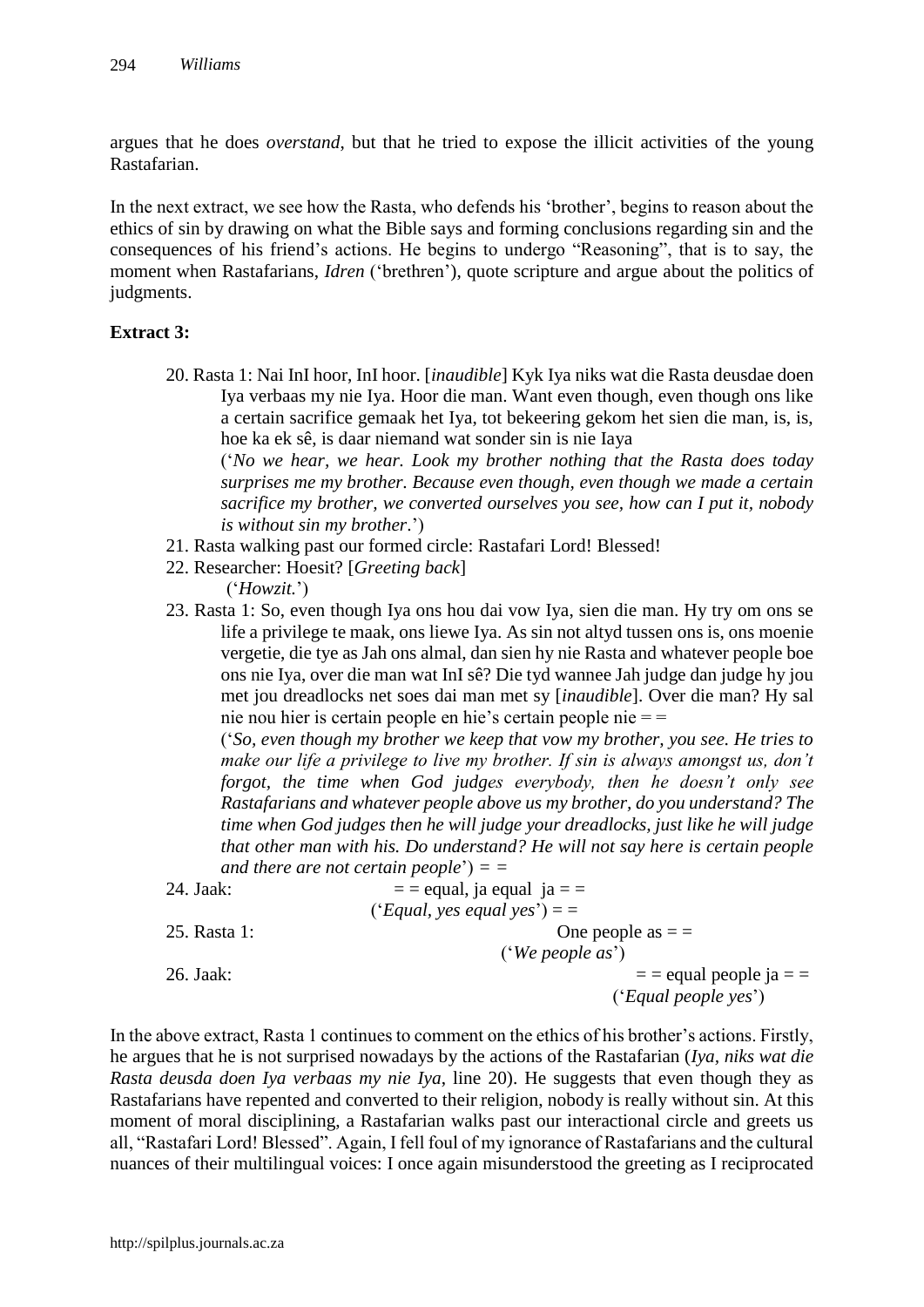with a *Hoesit?* 'Howzit' in Kaaps. I failed once again to successfully produce the correct greeting. Secondly, Rasta 1 starts to appeal to beliefs and principles he and his fellow Rastafarians swore to when they converted to Rastafarianism (see line 23). Thirdly, Rasta 1 relates the violation of ethics and disruptive religious experiences to the final judge and judgment time, and states that everybody is eventually judged according to what he did wrong or did not do.

At the end of the conversation, our interlocutor, the moral defender of the young Rastafarian, asks that all Rastafarians should just be for each other, and that he will continue to pray for his young *sakman*. I inadvertently agree: *Ja, ja* (line 46). But Jeremy argues that the manner in which their interlocutor has reasoned about the sin committed by the young *sakman* makes him (Jeremy) the one that has committed the ethical crime. He suggests that the Rastafarian is die *hangpaal* ('the gallows'), and that he knows Rasta 1 wants to hang him (*Ek wiet djy wil my hang*, translated as 'I know you want to hang me'). Of course, our interlocutor disagrees and argues that Jeremy is really in the wrong for accusing his friend and saying he is seven times worse than what he previously was. In response to this, the Rastafarian makes his final point before he leaves the circle: He argues that even though Jeremy has raised good ethical objections, he should not forget that *Jah* ('God') has already interceded and that:

Jah is nou in dai Iya, hoor die man? Lyk my djy maak Jah in nou dai. Jah is nou in Iya. Dai man is sewe keer slegter, but sy package is uitgesit vir hom, sien die man. Vir een en elke sin wat djy comment Iya is daar punishment Iya.

('*God is in that brother, do you hear? It seems you want to bring God in that situation. God is in you my brother. That man may be weaker, but a plan has already been set for him, do you see. For each and every sin you comment on my brother there is punishment my brother.*')

The exchange in the previous extracts provides an interesting window onto the manner in which multilingualism amongst Rastafarian-herbalists unfolds. Firstly, with the exception of the Researcher, it is quite clear that Jeremy and Jaak command a multilingual repertoire that, depending on the topic and the person encountered, is able to enregister stereotypical character performances through Jamaican Patois and Kaaps. Secondly, it is through these two varieties that we see both social and cultural dimensions of their multilingual voices emerge within the interactional space. And thirdly, the use of both language varieties allows for meaning-making and successful cross-cultural communication. Thus, when it came to discussing in-group issues such as Rastafarian moral principles and ethics, interlocutors use Kaaps and Jamaican Patois; however, in the interaction with customers they use whatever language variety, style, register and accent they have selected to enregister their personae and successfully communicate with their customers.

# **5. Conclusions**

The findings in this paper suggest that the multilingual voices of the Rastafarian-herbalists are tied to linguistic and non-linguistic resources in the small spaces where they trade. Those resources help shape the local multilingual calls and descriptions of the herbs the Rastafarianherbalists sell. The analysis has revealed that the multilingual encounters with customers are achieved through the enregisterment of local identities for the sake of cross-cultural multimodal communication. In other words, the Rastafarian-herbalists use multilingual and multimodal communication to their advantage not only to achieve a simpatico in cross-cultural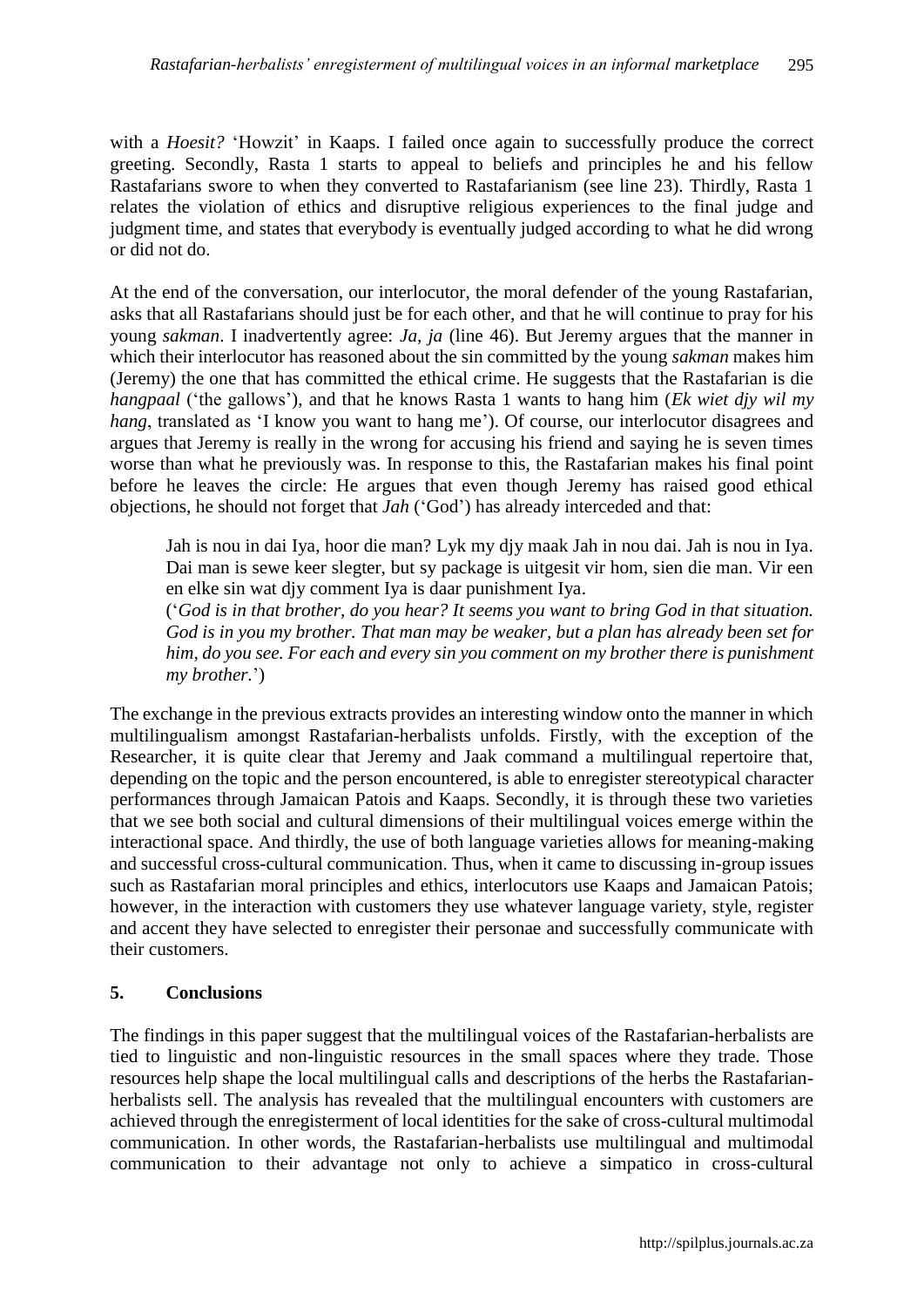communication, but also draw on their multilingual repertoires to identify with their customers. They thus enregister two types of identities, depending on the situation of interaction and topic: on the one hand, it seems that in conversations with customers that they would draw on their multilingual repertoires to enregister a herbalist identity or persona to achieve successful crosscultural communication, and, on the other hand, where it concerns topics and issues directly related to Rastafarianism, Jamaican Patois and Kaaps would be deemed important local languages to be used to manage interactions and conversations. In those instances, our Rastafarian-herbalists would enregister stereotypical characteristics of their Rastafarian identities.

The Rastafarian-herbalists' performance of multilingualism, and by extension how they enregister their voices in the way that I have reported here, is indicative of the work sociocultural linguists have to do to secure acceptance and recognition from those who trade and live on the margins. In the short time I spent with my research participants, it became apparent to me that the manner in which they enregister their multilingual voices is far from a unitary or singular phenomenon. They have put forward a theory of multilingualism that privileges linguistic hybridity and inclusivity. They have to have that theory if they are to sell their herbs. However, there is an extra aspect to why they privilege hybridity and inclusivity in their multilingual communication: they are aware of their own limitations and creativity, and they foreground their multilingual voices in multimodal communication; never undermining the possibilities that come with modalities that demonstrate to them the variegated multilingual interactions that they have grown accustomed to in the small subway space. That small space has become a test tube for a multilingual simpatico that requires that they are flexible in how they use multilingual forms and functions. They refrain from homogenizing multilingualism, never slipping into managing multilingualism as a quantitative experience but rather as an enmeshment of register, styles, speech practices and language varieties that help with meaningmaking and successful cross-cultural communication.

#### **References**

Agha, A. 1999. Register. *Journal of Linguistic Anthropology* 9(1⁄2): 216-219.

Agha, A. 2007. *Language and social relations*. Cambridge: Cambridge University Press.

Appadurai, A. 1996. *Modernity at large: Cultural dimensions of globalization*. Minneapolis: University of Minnesota Press.

Aronin, L. and D. Singleton. 2008. Multilingualism as a new linguistic dispensation. *International Journal of Multilingualism* 5(1): 1-16.

Bauman, R. 2001. The ethnography of genre in a Mexican market: Form, function, variation. In P. Eckert and J. Rickford (eds.) *Style and sociolinguistic variation*. Cambridge: Cambridge University Press. pp. 57-77.

Bauman, R. 2004. *A world of others' words: Cross-cultural perspectives on intertextuality*. Oxford: Blackwell.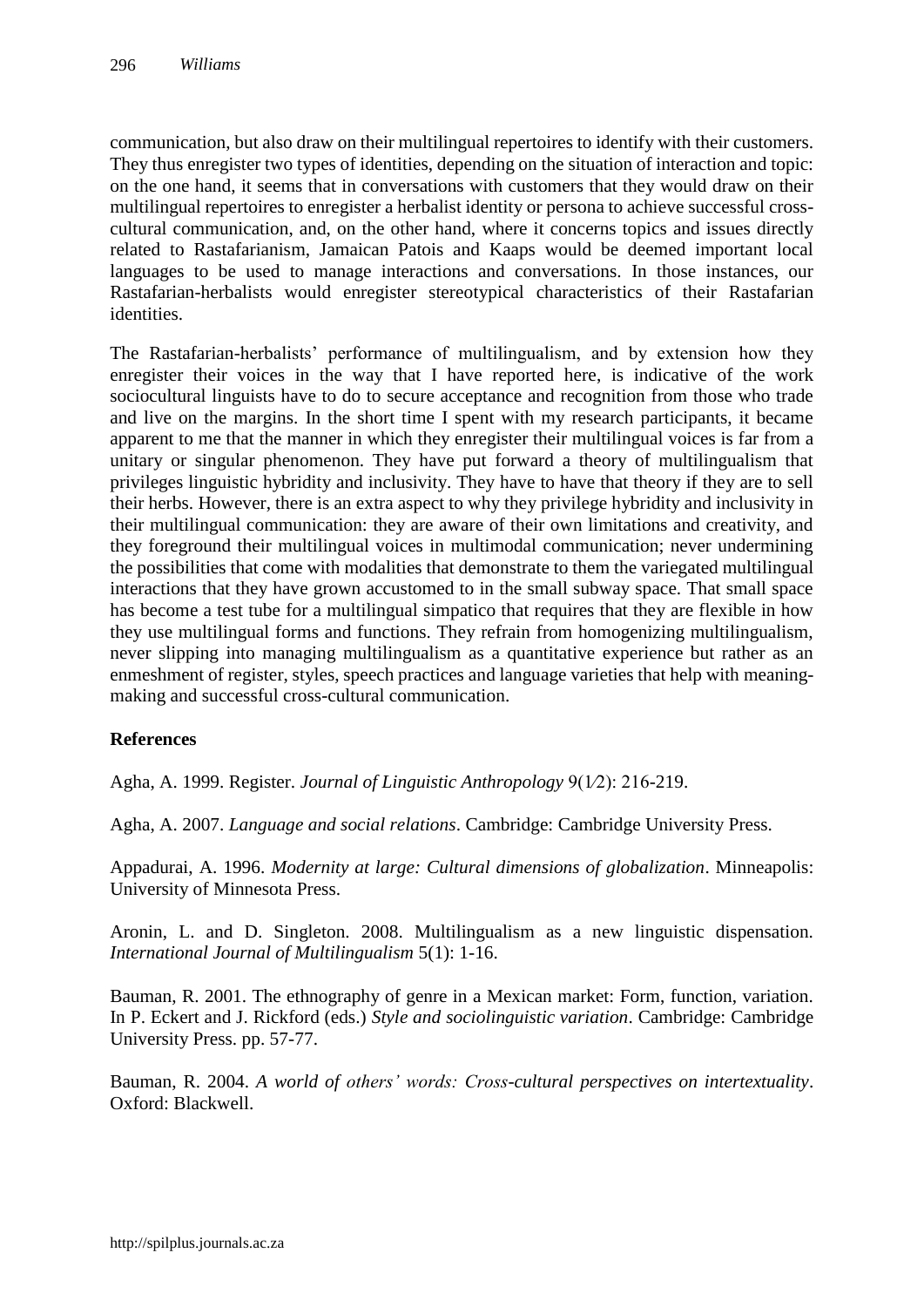Blignaut, J. 2014. *'n Ondersoek na die taalgebruik in die Son as verteenwoordigend van Kaapse Afrikaans*. MA thesis. Stellenbosch: Stellenbosch University.

Blommaert, J. 2003. Commentary: A sociolinguistics of globalization. *Journal of Sociolinguistics* 7(4): 607-623.

Blommaert, J., J. Collins and S. Slembrouck. 2005. Spaces of multilingualism. *Journal of Language and Communication* 25: 197-216. Blommaert, J. and J. Dong. 2010. *Ethnographic fieldwork*. Clevedon: Multilingual Matters.

Blommaert, J. 2010. *The sociolinguistics of globalization*. Cambridge: Cambridge University Press.

Bosch, T. 1996. *The making of I-story: Rastas in Cape Town*. Honours thesis. Cape Town: University of Cape Town.

Chawane, M. 2012. The Rastafari movement in South Africa: Before and after apartheid. *New Contree* 65: 163-188.

Collins, M., S. Slembrouck and M. Baynham (eds.) 2010. *Globalisation and language contact.*  London: Continuum.

Coupland, N. (ed.) 2010. *The handbook of language and globalization*. United Kingdom: Wiley-Blackwell.

Dong, J. 2011. *Discourse, identity, and China's internal migration: The long march to the city*. Bristol: Multilingual Matters.

Fabian, J. 1983. *Time and the other: How anthropology makes its object*. New York: Columbia University Press.

Farfan, J. 2003. "Al fin que ya los cueros no van a corer": The pragmatics of power in Hnahnu (Otomi) markets. *Language in Society* 32: 629-658.

French, B. M. 2001. The symbolic capital of social identities: The genre of bargaining in an urban Guatemalan Market. *Journal of Linguistic Anthropology* 10(2): 155-189.

Gardner, M. and M. Martin-Jones (eds.) 2012. *Multilingualism, discourse, ethnography*. London: Routledge.

Gastrow, V. and R. Amit. 2013. *Somalinomics: A case study on the economics of Somali informal trade in the Western Cape*. ACMS Research Report. Johannesburg: Wits University.

Goebel, Z. 2011. Talking about mediated representations: Exploring ideologies and meanings. *Text and Talk: An Interdisciplinary Journal of Language, Discourse & Communication Studies* 31(3): 293-314.

Goffman, E. 1981. *Forms of talk*. Oxford: Basil Blackwell.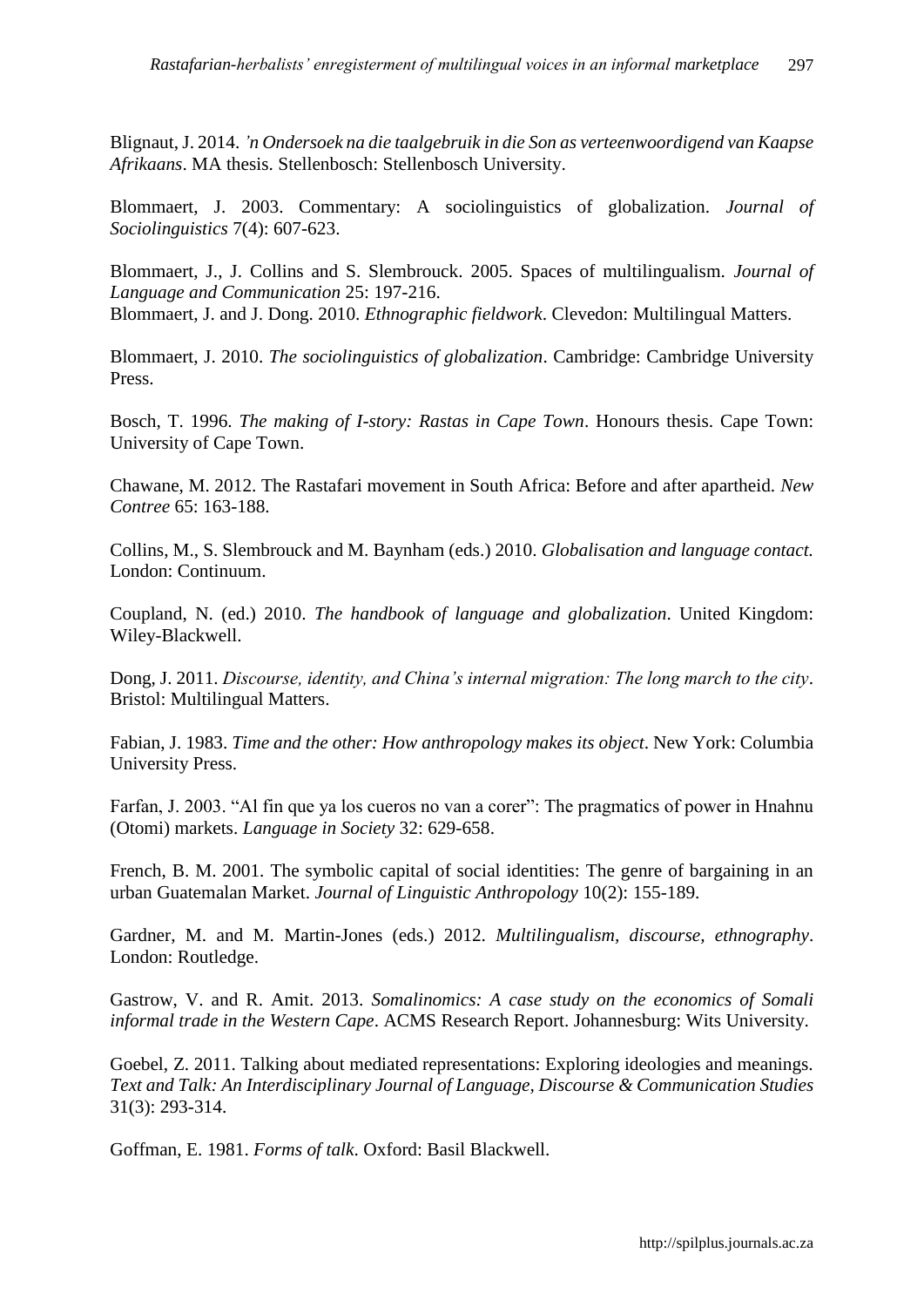Geertz, C. 1975. *The interpretation of cultures: Selected essays*. London: Hutchinson.

Gupta, A. and J. Ferguson. 1997. *Anthropological locations: Boundaries and grounds of a field science.* Berkeley: University of California Press.

Heller, M. 2007. Multilingualism and transnationalism. In P. Auer and L. Wei. (eds.) *Handbook of multilingualism and multilingual communication*. New York: Mouton de Gruyter. Hendricks, F. 2012. Illuminating the neglected: A view on Adam Small's literary integration of Kaaps. *Tydskrif vir Letterkunde* 49(1):95–114.

Haviland, J. B. 2009. Little rituals. In G. Senft and E.B. Basso (eds.) *Ritual communication*. USA: Berg.

Haviland, J. B. 2011. Who asked you, condom head? *Anthropological Quarterly* 84(1): 235- 264.

Jaffe, A. (ed.) 2009. *Stance: Sociolinguistic perspectives*. Oxford: Oxford University Press.

Kapchan, D. 1996. *Gender on the market: Moroccan women and the revoicing of tradition.*  Philadelphia: University of Pennsylvania Press.

Lefebvre, H. 2004. *Rhythmanalysis: Space, time and everyday life*. London: Continuum.

Lindenfeld, J. 1978. Communicative patterns at French marketplaces. *Semiotica* 23(3/4): 278- 290.

Lindenfeld, J. 1990. Speech and sociability at French urban marketplaces. USA: John Benjamins Publishing.

Manget-Johnson, C. A. 2008. *Dread Talk: The Rastafarians' linguistic response to societal oppression*. MA thesis. Georgia: Georgia State University.

Malinowski, B. 1922/1961. *Argonauts of the Western Pacific: An account of native enterprise and adventure in the Archipelagoes of Melanesian New Guinea*. London: Routledge and Paul.

Newell, S. 2009. Enregistering modernity, bluffing criminality: How Nouchi speech reinvented (and fractured) the nation. *Journal of Linguistic Anthropology* 19(2):157-184.

Oosthuizen, G. 1990. *Rastafarianism*. Honours thesis. KwaZulu-Natal: University of Zululand.

Pennycook, A. and E. Otsuji. 2015. *Metrolingualism*. London: Routledge.

Roth-Gordon, J. 2009. Conversational sampling, race trafficking, and the invocation of the *Gueto* in Brazilian hip-hop. In H.S. Alim, A. Ibrahim and A. Pennycook (eds.) *Global linguistic flows: Hip-hop cultures, youth identities, and the politics of language*. London: Routledge.

Small, A. 1972. Adam Small in gesprek met Ronnie Belcher. In *Gesprekke met Skrywers 2*. Kaapstad, Johannesburg: Tafelberg-Uitgewers. pp. 93-105.